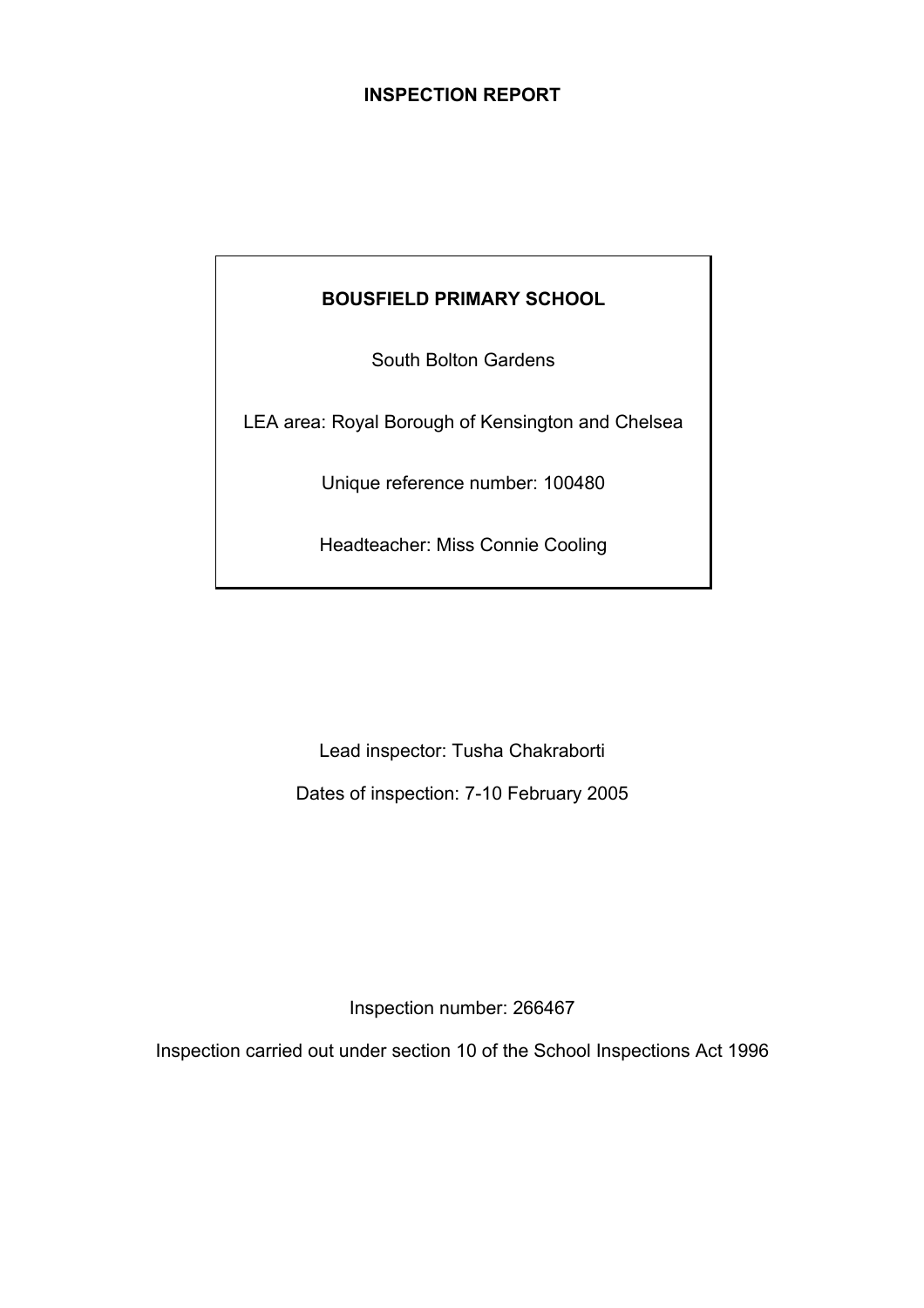#### © Crown copyright 2005

This report may be reproduced in whole or in part for non-commercial educational purposes, provided that all extracts quoted are reproduced verbatim without adaptation and on condition that the source and date thereof are stated.

Further copies of this report are obtainable from the school. Under the School Inspections Act 1996, the school must provide a copy of this report and/or its summary free of charge to certain categories of people. A charge not exceeding the full cost of reproduction may be made for any other copies supplied.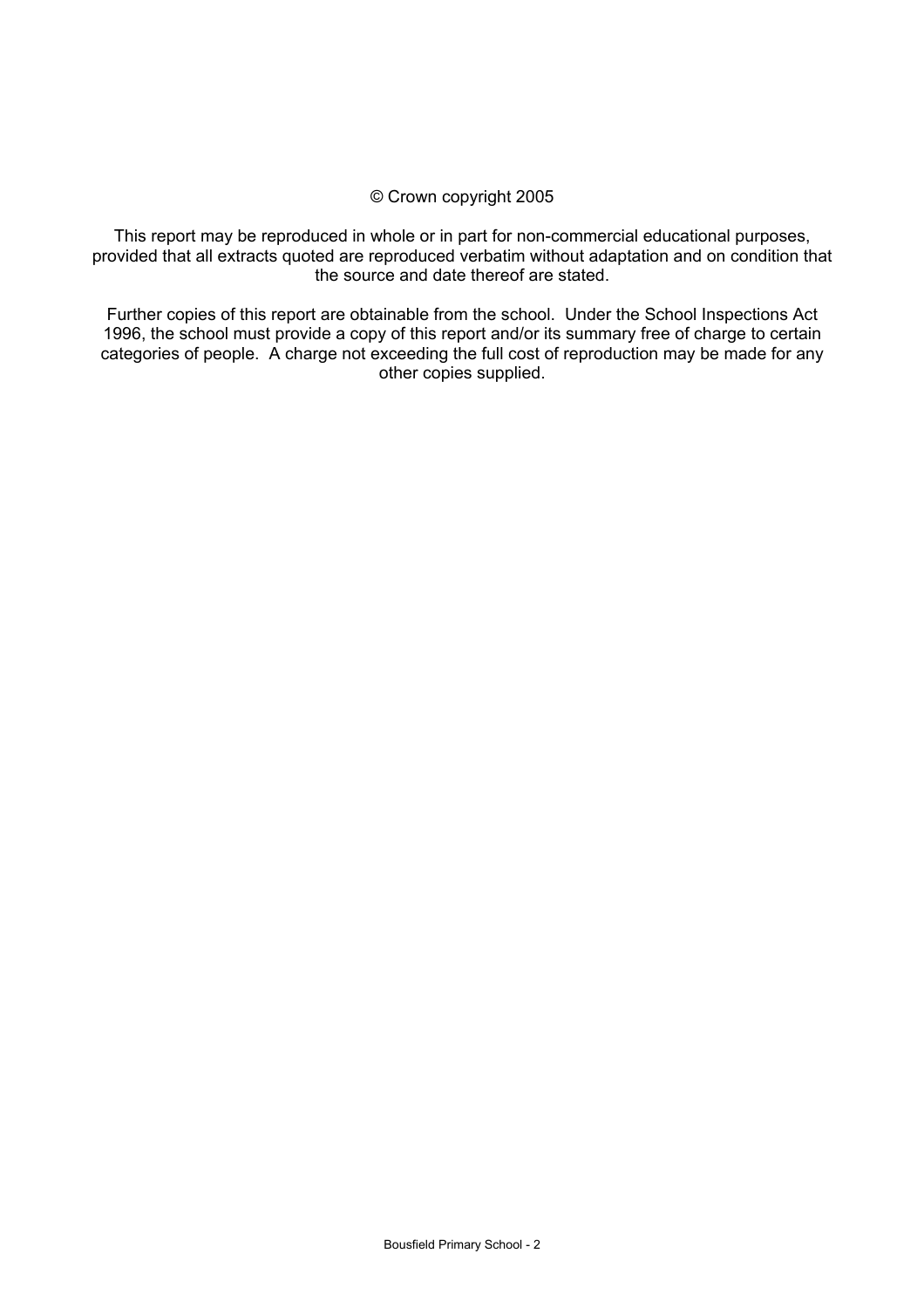### **INFORMATION ABOUT THE SCHOOL**

| Type of school:              | Primary                        |
|------------------------------|--------------------------------|
| School category:             | Community                      |
| Age range of pupils:         | $3 - 11$ years                 |
| Gender of pupils:            | Mixed                          |
| Number on roll:              | 423                            |
| School address:              | South Bolton Gardens<br>London |
| Postcode:                    | SW5 0DJ                        |
| Telephone number:            | 020 7373 6544                  |
| Fax number:                  | 020 7373 8894                  |
| Appropriate authority:       | The governing body             |
| Name of chair of governors:  | Mrs. C. Blewett                |
| Date of previous inspection: | 26 April 1999                  |

## **CHARACTERISTICS OF THE SCHOOL**

Bousfield Primary is a very popular oversubscribed school and serves an economically diverse, multi-cultural community. It is larger than most primary schools and is situated in a residential area in the Royal Borough of Kensington and Chelsea. Currently, there are 423 full-time children on roll aged three to eleven. The school has a very high proportion of children, some 52 per cent, who speak English as an additional language and there are 31 per cent of children at the early stages of learning English. The children come from a wide range of ethnic backgrounds. The majority are White British. The largest ethnic groups are from white / any other white backgrounds and the rest are from other minority ethnic backgrounds. There are 74 refugees but no traveller children. There are currently over 35 languages spoken by pupils. The main languages other than English, are French, Arabic and Urdu. Pupil mobility presents a challenge for the school. Inward mobility is very much higher than the national average between Year 3 and Year 6. 48 pupils joined the school and 76 left in the last school year. The percentage of children identified as having special educational needs, including those with statements of special educational needs, is below the national average. They have a wide range of special needs. The percentage of children known to be eligible for free school meals is above the national average. Children's attainment on entry into the nursery is below average. The school was awarded Beacon status in 2001 because of its high achievement. It has received three consecutive school achievement awards.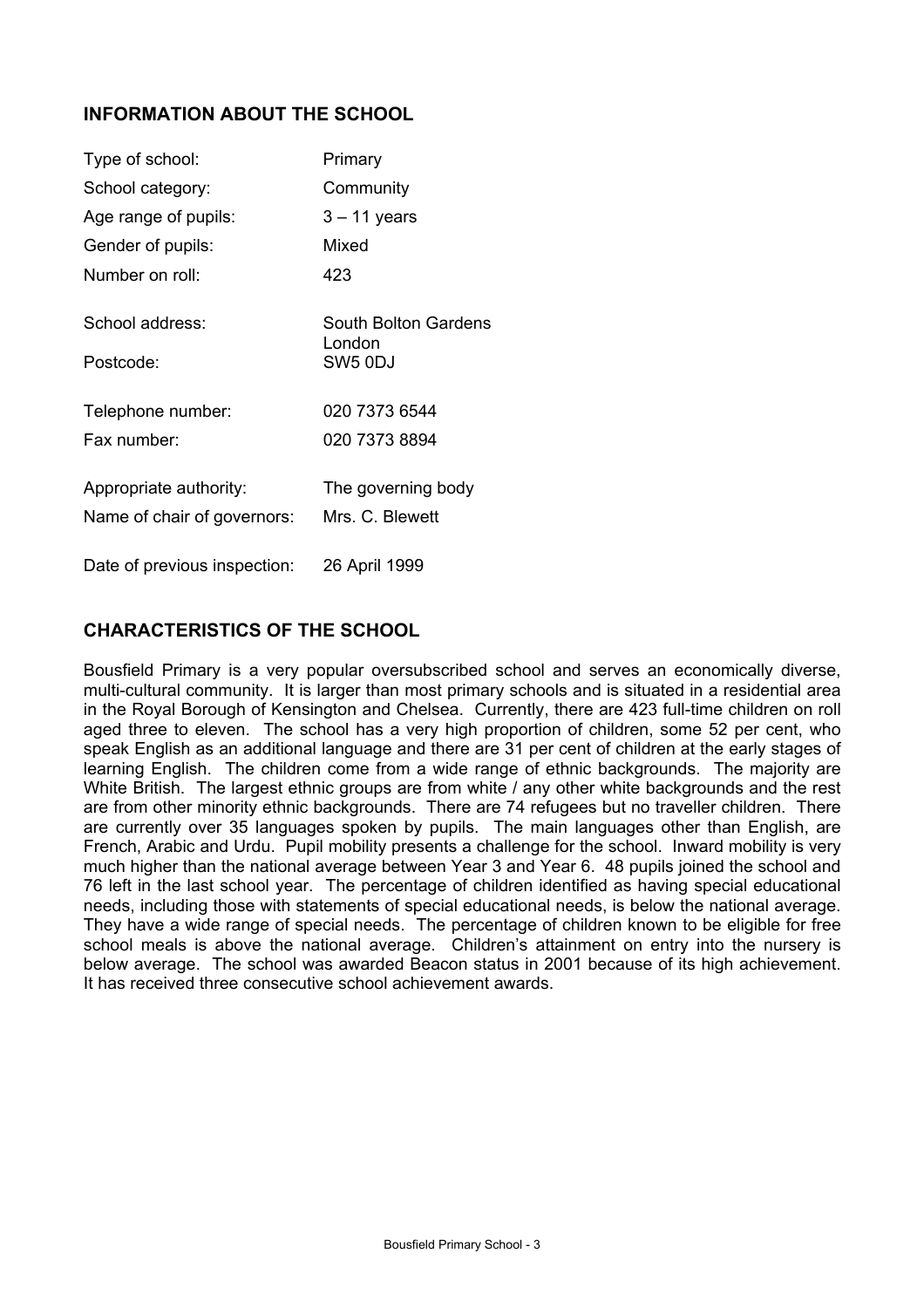# **INFORMATION ABOUT THE INSPECTION TEAM**

| Members of the inspection team |                      |                | <b>Subject responsibilities</b>                                                                                               |
|--------------------------------|----------------------|----------------|-------------------------------------------------------------------------------------------------------------------------------|
| 12603                          | Tusha Chakraborti    | Lead inspector | Art<br>design<br>and<br>Stage<br>Foundation<br>English as an additional language                                              |
| 9502                           | <b>Rosalind Hall</b> | Lay inspector  |                                                                                                                               |
| 25787                          | <b>Edmond Morris</b> | Team inspector | <b>Mathematics</b><br>communication<br>Information<br>and<br>technology<br>Physical<br>education<br>Special educational needs |
| 16405                          | <b>Keith Sadler</b>  | Team inspector | English<br>Music                                                                                                              |
| 33783                          | Sandy Ewing          | Team inspector | Science<br>Design<br>technology<br>and<br>Geography<br>History<br>Religious education                                         |

The inspection contractor was:

Icp

 360 Lee Valley Technopark Ashley Road London N<sub>17</sub> 9LN

Any concerns or complaints about the inspection or the report should be made initially to the inspection contractor. The procedures are set out in the leaflet *'Complaining about Ofsted Inspections'*, which is available from Ofsted Publications Centre (telephone 07002 637833) or Ofsted's website (www.ofsted.gov.uk).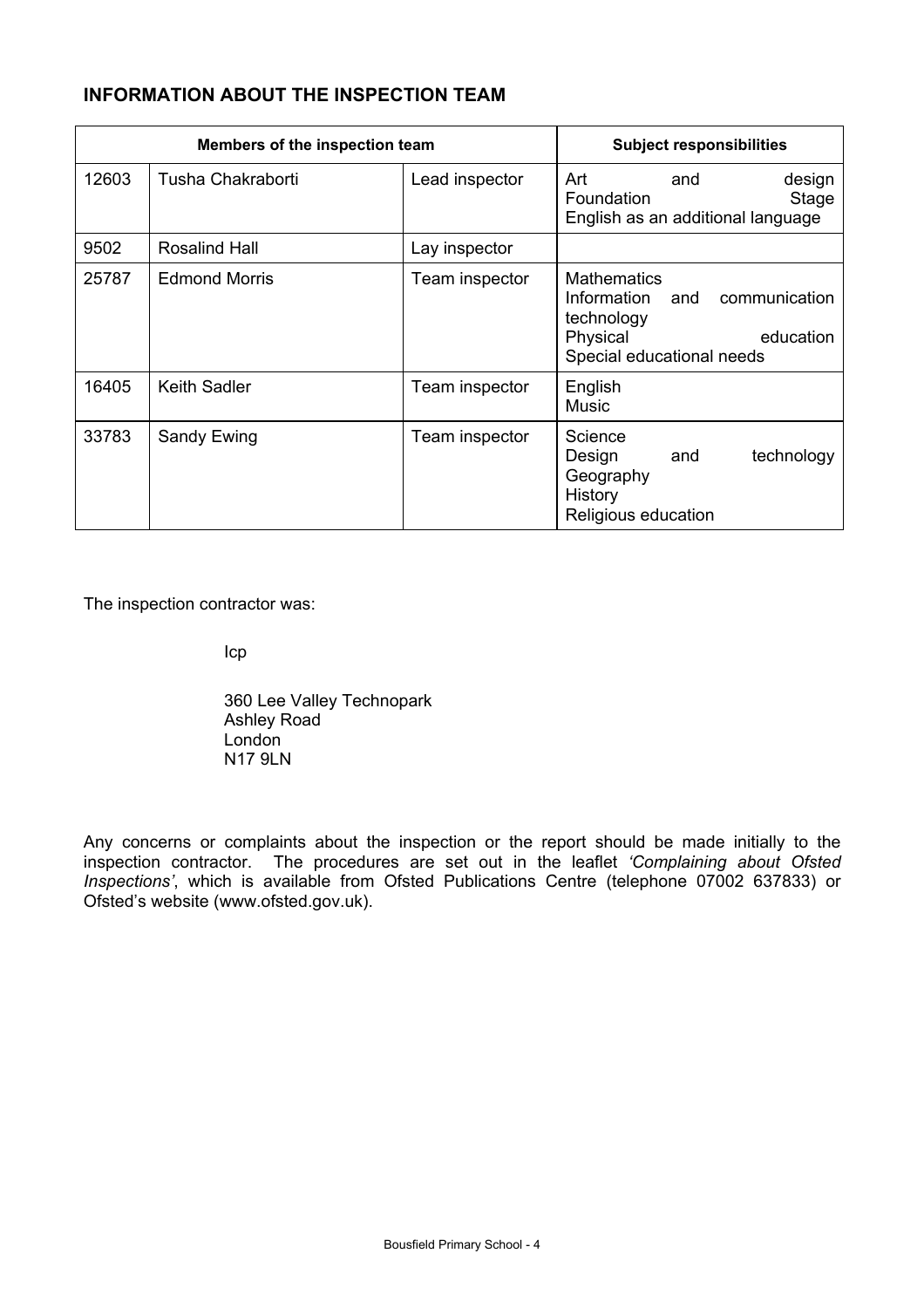# **REPORT CONTENTS**

|                                                                                                                                    | Page |
|------------------------------------------------------------------------------------------------------------------------------------|------|
| <b>PART A: SUMMARY OF THE REPORT</b>                                                                                               | 6    |
| <b>PART B: COMMENTARY ON THE MAIN INSPECTION FINDINGS</b>                                                                          |      |
| <b>STANDARDS ACHIEVED BY PUPILS</b>                                                                                                | 9    |
| Standards achieved in areas of learning, subjects and courses                                                                      |      |
| Pupils' attitudes, values and other personal qualities                                                                             |      |
| <b>QUALITY OF EDUCATION PROVIDED BY THE SCHOOL</b>                                                                                 | 11   |
| Teaching and learning<br>The curriculum<br>Care, guidance and support<br>Partnership with parents, other schools and the community |      |
| <b>LEADERSHIP AND MANAGEMENT</b>                                                                                                   | 17   |
| PART C: THE QUALITY OF EDUCATION IN AREAS OF LEARNING,<br><b>SUBJECTS AND COURSES</b>                                              | 19   |
| AREAS OF LEARNING IN THE FOUNDATION STAGE                                                                                          |      |
| <b>SUBJECTS IN KEY STAGES 1 AND 2</b>                                                                                              |      |
| <b>PART D: SUMMARY OF THE MAIN INSPECTION JUDGEMENTS</b>                                                                           | 31   |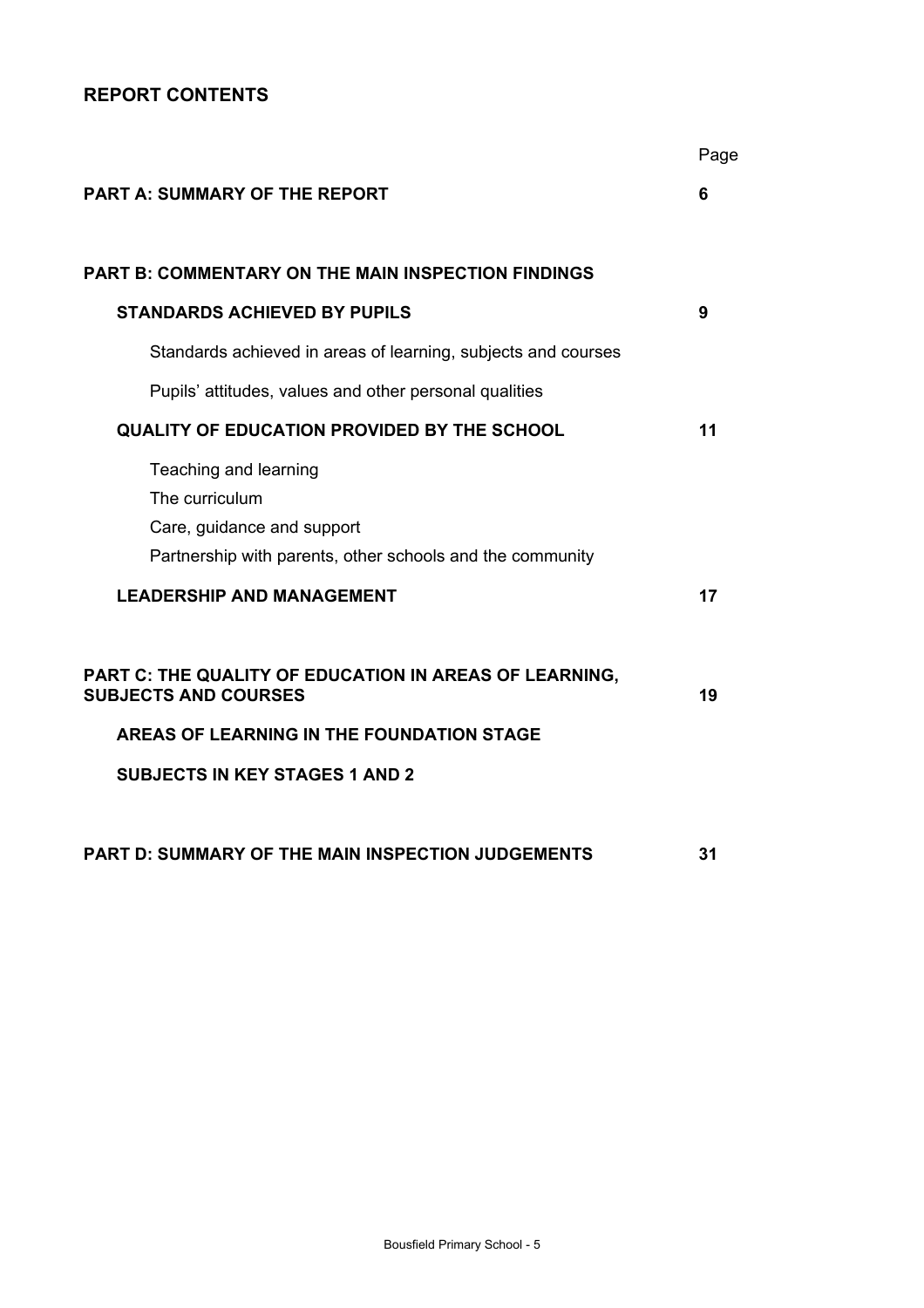# **PART A: SUMMARY OF THE REPORT**

### **OVERALL EVALUATION**

This is a **very good** school that gives very good value for money. Standards are well above the national average by the end of Year 6 and pupils across the school achieve very well. This is because of the very good quality of teaching and a high level of support for pupils from all staff. Overall leadership, management and governance are very good, while the leadership of the headteacher is excellent. The excellent ethos in the school enables pupils to develop very positive attitudes to learning and to behave very well.

#### **The school's main strengths and weaknesses**

- Standards are well above average in English, mathematics and science at the end of Year 6 and in mathematics at the end of Year 2.
- Very good teaching means high standards of achievement across the school.
- Provision for the Foundation Stage is very good and children develop very good independent learning skills.
- Provision for pupils with English as an additional language, those with special educational needs and more able pupils is very good so that all pupils achieve as well as they can.
- The leadership, management and governance are very good overall. The headteacher provides excellent leadership, creating very effective teamwork that brings about improvement in all areas of the school's work.
- The ethos in the school is excellent and underpins the excellent relationships from nursery to Year 6. It fosters the full inclusion of all pupils and instils in them a real desire to learn and to support each other.
- The curriculum is very good. It is evaluated very effectively to assess its impact on pupils' learning and standards of achievement.

Improvement since the last inspection in 1999 is very good. The school has addressed the key issues very successfully and continues to strive for high standards in all aspects of its work. Curriculum planning and its management are now very good because of consistent monitoring and the high quality of teaching. Lesson planning in all subjects is now firmly based on appropriate schemes of work. This ensures that pupils develop very good understanding, knowledge and skills across the curriculum. As a result, standards have improved further for all age groups. The arrangements for pupils' welfare and safety are very good.

| <b>Results in National</b><br>Curriculum tests at the end<br>of Year 6, compared with: |      | similar schools |      |      |
|----------------------------------------------------------------------------------------|------|-----------------|------|------|
|                                                                                        | 2002 | 2003            | 2004 | 2004 |
| English                                                                                |      | B               |      |      |
| mathematics                                                                            |      |                 |      | Δ*   |
| science                                                                                |      |                 |      | А*   |

### **STANDARDS ACHIEVED**

*Key: A - well above average; B – above average; C – average; D – below average; E – well below average Similar schools are those whose pupils attained similarly at the end of Year 2.* 

Pupils' achievement across the age range is **very good.** As seen in the table above, at the end of Year 6, pupils reached well-above-average standards in the national tests in 2004 in all three subjects compared to pupils in all schools. In comparison with similar schools standards are very good in English and very high in mathematics and science. The trend in improvement over time is above the national average at the end of Year 6. In the current Year 2, standards are above average in reading, writing and science and well above average in mathematics. Standards in reading have improved a great deal since the last inspection when they were average. Pupils in the current Year 6 are reaching standards that are well above the national average in English, mathematics and science. Standards in information and communication technology and music are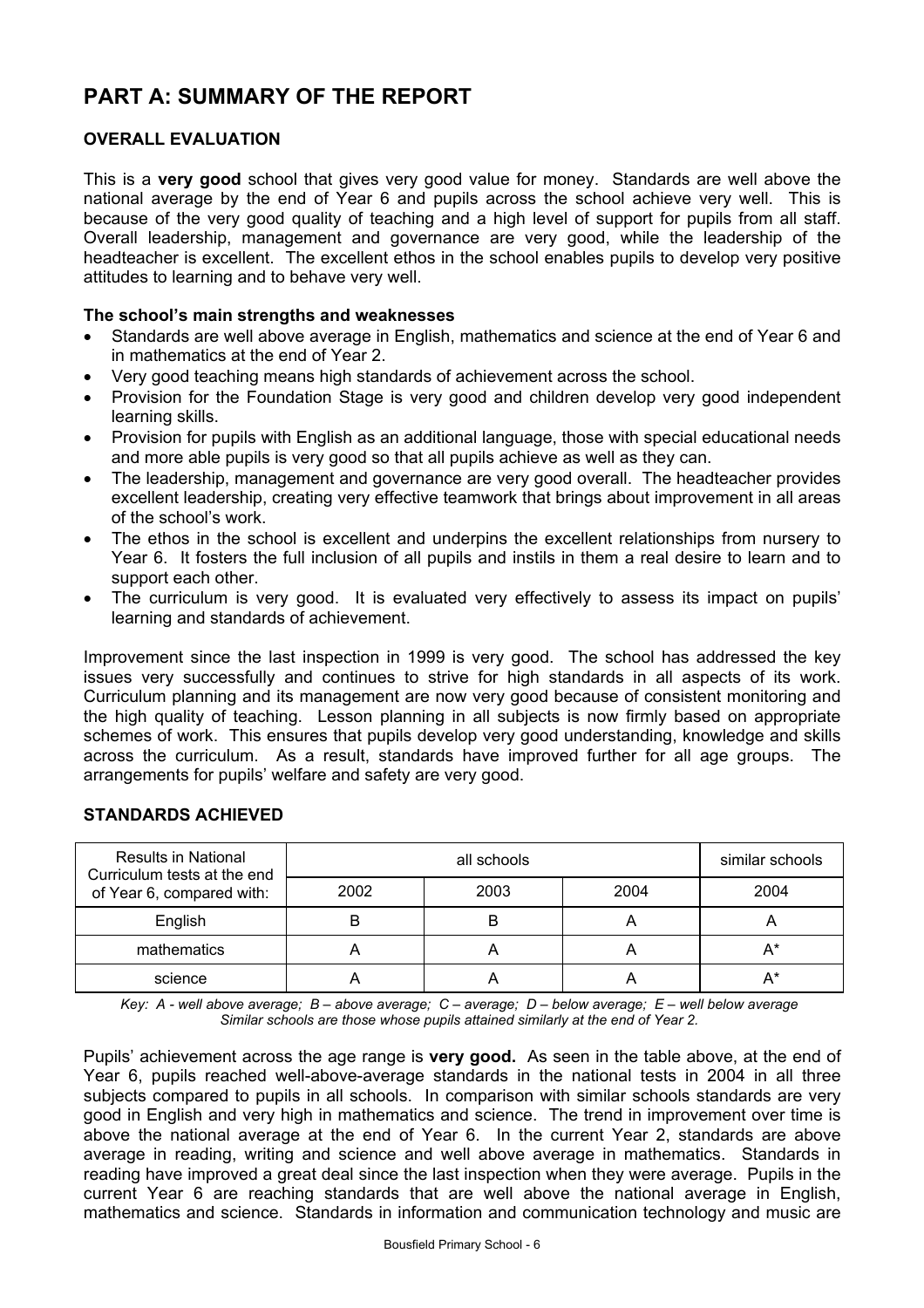above average. Children enter the nursery with below average levels of attainment and achieve very well during their stay in the Foundation Stage. As a result, by the end of Reception, most children are likely to reach the early learning goals in each area of learning, with some children doing even better. Most children are likely to exceed the targets set for them in mathematical and personal, social, emotional development, knowledge and understanding of the world and creative development. Boys and girls achieve similar standards as do pupils from different ethnic minority backgrounds and those who speak English as an additional language. Pupils with special educational needs also achieve very well.

Pupils' personal development is **very good.** It is supported very effectively by the very good provision overall for their spiritual, moral and social and cultural development. Pupils behave very well and like to help others. Relationships between pupils and adults and amongst pupils themselves are excellent and help them to develop confidence and self-esteem. Attendance is satisfactory and punctuality is good.

### **QUALITY OF EDUCATION**

The quality of education is **very good.** The quality of teaching and learning is **very good**. Some examples of excellent teaching were observed. Teachers have very good subject knowledge and are skilled at making lessons interesting so that pupils enjoy learning. They make excellent use of resources and, as a result, pupils' capacity to work independently and collaboratively is also excellent. Teachers are very successful indeed in promoting very good learning by engaging pupils very effectively in their work during whole class discussions and group or pair work. Very effective support from the specialist teachers for pupils with English as an additional language ensures that these pupils make very good progress in their English language acquisition in all areas of the curriculum. Across the school, teachers and support staff have very high expectations of what pupils are able to do and challenge them very well. Support staff are very well trained to teach and they support the targeted pupils very effectively. Very good assessment systems in English, mathematics and science are used very well to evaluate and track pupils' progress in these subjects. The support for pupils with special educational needs is also very effective and staff ensure that all pupils have equal opportunities to learn. Marking of pupils' work is thorough and guides pupils well to improve their work. The curriculum is broad, balanced and enriched very well by a very good range of extra-curricular activities. Pupils are very well cared for and feel confident to ask for help when necessary. The very good links with parents and the local community have ensured very effective links between home, school and the community. Links with other schools and colleges are good. The accommodation and resources are also good.

### **LEADERSHIP AND MANAGEMENT**

Leadership, management and governance are **very good**. The headteacher provides outstanding leadership and is committed to ensuring the highest possible achievement in all areas of the school's work. She is supported very effectively by the deputy headteacher, senior staff and the governors. Staff work together very well as a team and are clear about their individual roles in the school's improvement. They are supported very well in their own professional development. The governors also fulfil their roles very well and have a significant impact on school developments. High quality financial management ensures that the school runs smoothly and makes really effective use of its funds. The school development plan is a very good document that identifies clearly what the school needs to do to sustain high standards and improve further.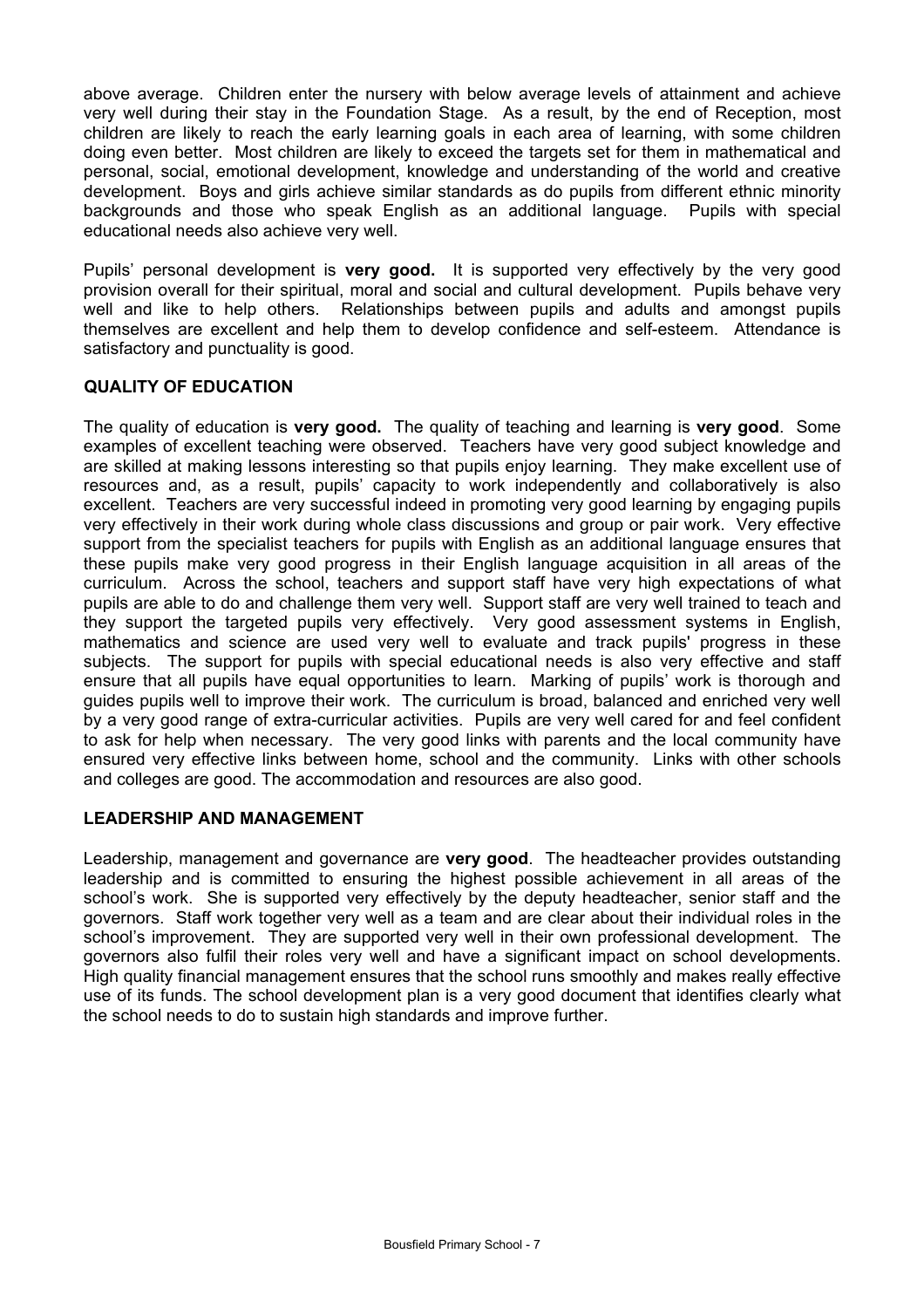### **PARENTS' AND STUDENTS' VIEWS OF THE SCHOOL**

Parents are very pleased with the school and hold it in very high regard. They are right to believe that it is very inclusive and that their children are treated fairly. Parents really appreciate the commitment of the headteacher and the staff and are very happy with the quality of education provided. They are pleased with information they receive about their children's progress and believe that the school enables their children to achieve well. Pupils are very proud of their school and have very positive views. They enjoy school and are keen to do their best because they know their views will be listened to and acted on.

#### **IMPROVEMENTS NEEDED**

The most important thing the school should do to improve is to:-

• implement the areas for further improvement shown in the school development plan.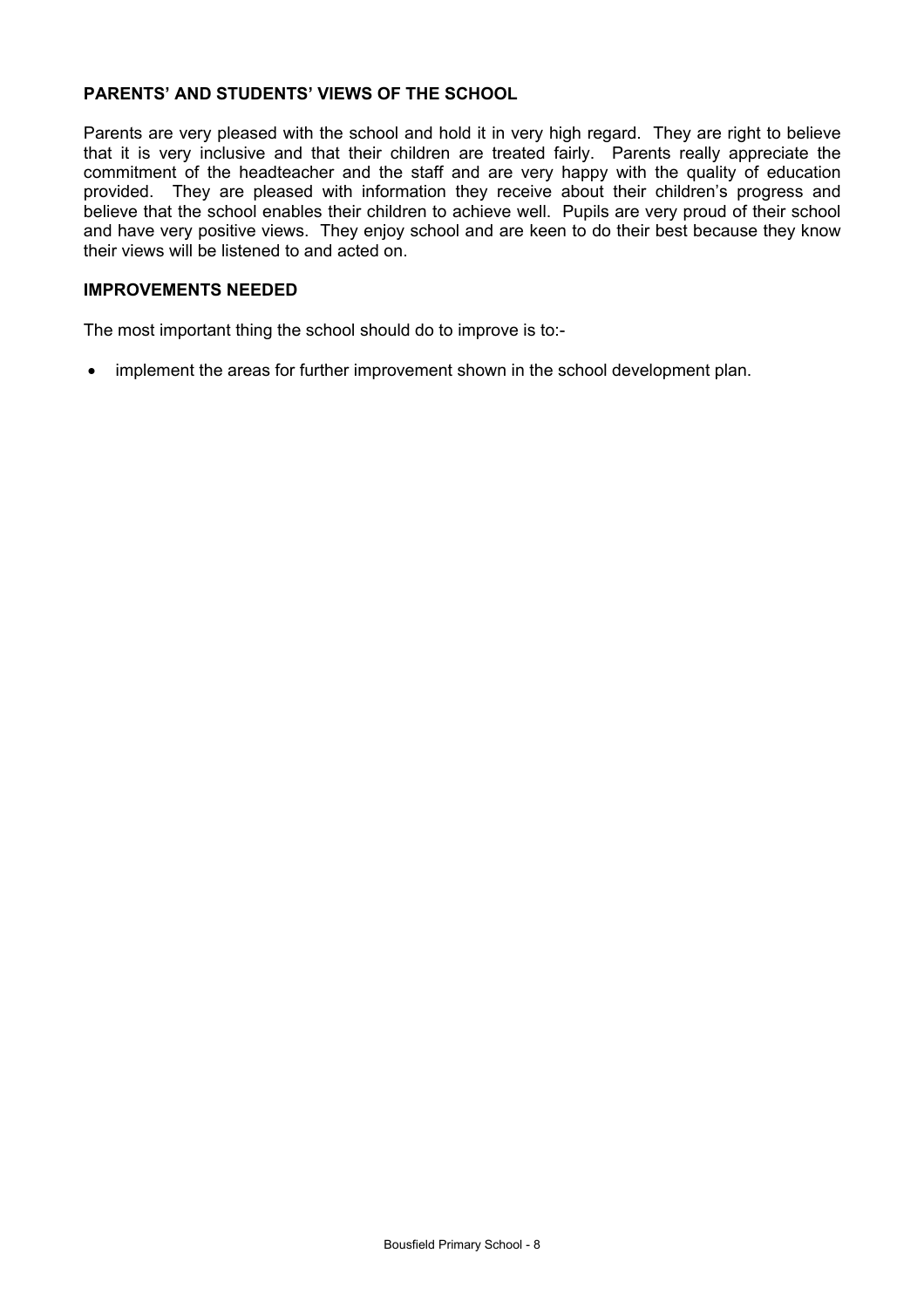# **PART B: COMMENTARY ON THE INSPECTION FINDINGS**

## **STANDARDS ACHIEVED BY PUPILS**

### **Standards achieved in areas of learning, subjects and courses**

Due to the high quality provision, pupils across the school achieve very well. Children in the Foundation Stage achieve very well. Continued very good progress means that standards at the end of Year 6 are very good in English, mathematics and science compared to all schools and and very high in comparison to similar schools.

#### **Main strengths and weaknesses**

- Children make a very good start to their school life in the Foundation Stage.
- Standards are well above the national average at the end of Year 6.
- In all year groups, pupils achieve very well.
- Pupils with English as an additional language and who are also at an early stage of English language acquisition achieve very well.
- Pupils with special educational needs also achieve very well.

### **Commentary**

1. Children enter the nursery with below average levels of attainment and achieve very well during their stay in the Foundation Stage. A high proportion of children speak English as an additional language and many of these are at a very early stage of learning English. Due to the very good teaching, these children make very good progress in English language acquisition. As a result, by the time they leave the Reception year, most are likely to exceed the expected targets set for them in mathematical and personal, social and emotional development, knowledge and understanding of the world and creative development. In language, literacy and communication and in physical development, they are likely to reach the expected standards, with some children doing even better.

2. In the national tests for pupils in Year 2 standards in recent years have been around the national average in comparison with all schools nationally and, for the past two years, well above average in reading, writing and mathematics in comparison with similar schools. Inspection findings show that standards have improved and they are now higher than those in the 2004 national tests. In Year 2, currently pupils are on course to attain above average standards in reading and writing and well above average standards in mathematics.

3. National test results for Year 6 are significant strengths of the school and are confirmed by inspection findings. For the past four years, standards in mathematics and science have been well above the national average in relation to all schools and generally in the highest five per-cent nationally in comparison with similar schools. Standards in English rose in the 2004 national tests and were well above average, in line with the results of mathematics and science. Standards in the current Year 6 are well above average in all three subjects. This is due to high quality teaching throughout the junior years, which includes teachers' use of a rich variety of methods to enhance pupils' learning. Pupils who are at an early stage of learning English become competent in speaking, reading and writing English as they move up the school because of the very good provision made for them. These factors have a very positive impact on pupils' achievement so that by the time they reach Year 6, they show substantial improvement in their standards in relation to their prior attainment at the end of Year 2. In information and communication technology and music, standards are above national expectations.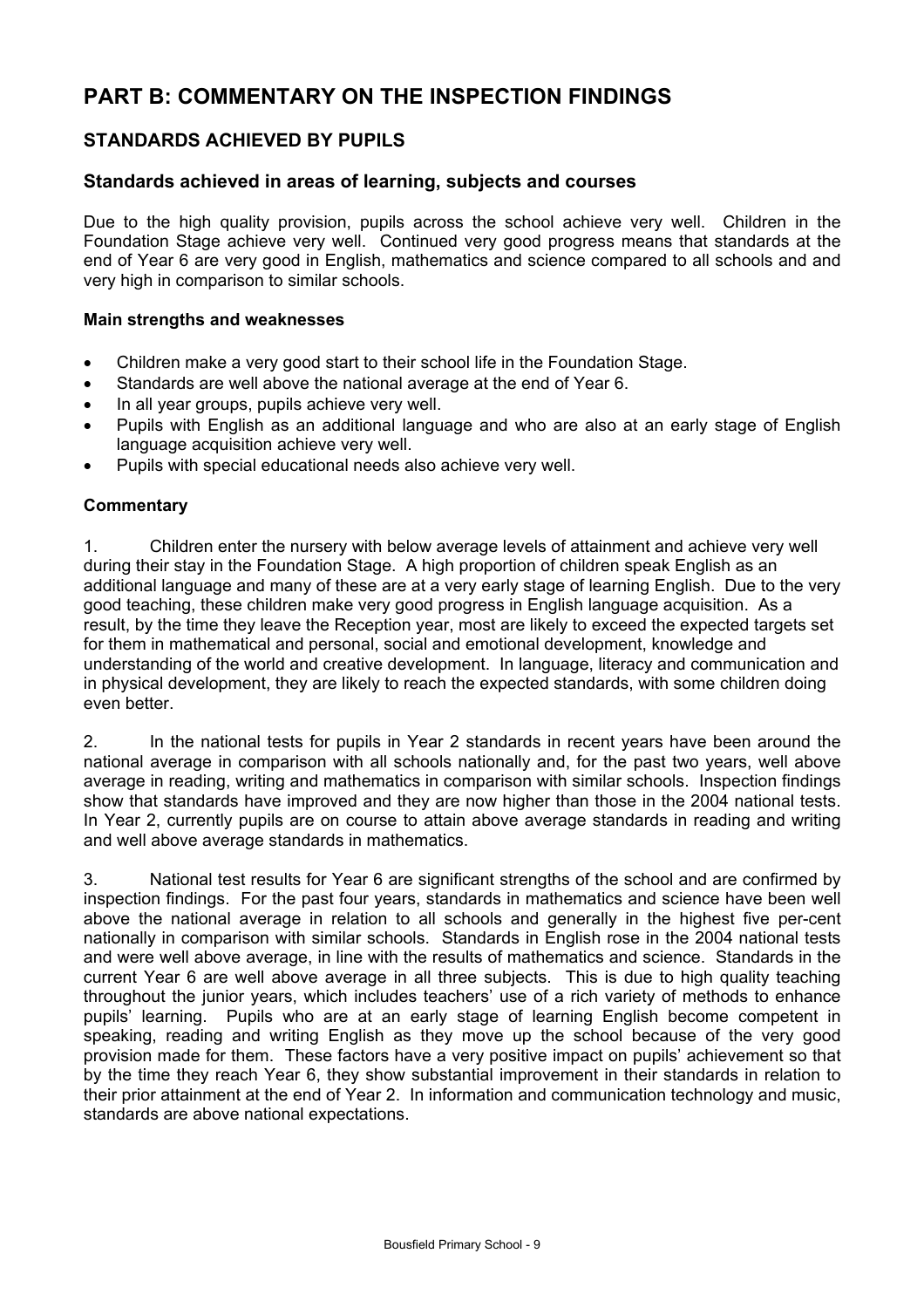| Standards in: | School results | National results |
|---------------|----------------|------------------|
| reading       | 16.1 (15.8)    | 15.8(15.7)       |
| writing       | 15.2 (14.9)    | 14.6 (14.6)      |
| mathematics   | 17.2 (16.8)    | 16.2 (16.3)      |

### *Standards in national tests at the end of Year 2 – average point scores in 2004*

*There were 53 pupils in the year group. Figures in brackets are for the previous year* 

#### *Standards in national tests at the end of Year 6 – average point scores in 2004*

| Standards in: | School results | National results |
|---------------|----------------|------------------|
| English       | 28.4 (28.0)    | 26.9 (26.8)      |
| mathematics   | 28.7 (29.4)    | 27.0 (26.8)      |
| science       | 30.5(31.0)     | 28.6 (28.6)      |

*There were 52 pupils in the year group. Figures in brackets are for the previous year* 

4. Pupils with special educational needs achieve very well. Nearly all these pupils reach the nationally expected standard in English, mathematics and science by the time they leave the school. Older pupils in Years 5 and 6 are involved in a target setting process so that they know very well what they have to do to improve. The school caters very well for more able pupils. They achieve really high standards because lessons include tasks offering them additional challenge. Boys and girls achieve similar standards as do pupils from different ethnic minority backgrounds.

### **Pupils' attitudes, values and other personal qualities**

Pupils' attitudes to learning are very positive and they enjoy their time at school fully. The school fosters a very positive work ethic and nurtures the self-esteem of pupils very well. The provision for pupils' personal development is very good.

### **Main strengths and weaknesses**

- Pupils' interest in school life is excellent. They are highly motivated to achieve their best.
- Pupils are very confident to try new tasks.
- Relationships between pupils are highly supportive and result in an environment where all learn as a team
- The school's provision for personal development is very good and as a result pupils are very well behaved, thoughtful and value their cultural differences.

### **Commentary**

5. Pupils like coming to school and arrive on time. They are excited by what they learn in lessons. Behaviour is very good throughout the school day. Pupils settle down to their work quickly and concentrate and persevere very well. They enjoy a challenge and understand what is expected of them. There have been no exclusions since 2002.

6. There is an excellent and consistent approach to behaviour management that centres on learning. The very positive learning atmosphere in classrooms enables pupils to become verv confident. They always have a go at new challenging tasks, and ask for help and support from their peers or an adult if they need it. High standards of work or effort are recognised at weekly assemblies. The very rare incidents of inappropriate behaviour are dealt with effectively and monitored carefully. Pupils have excellent relationships with each other and with adults. New arrivals receive a warm welcome, which helps them settle quickly into school routines.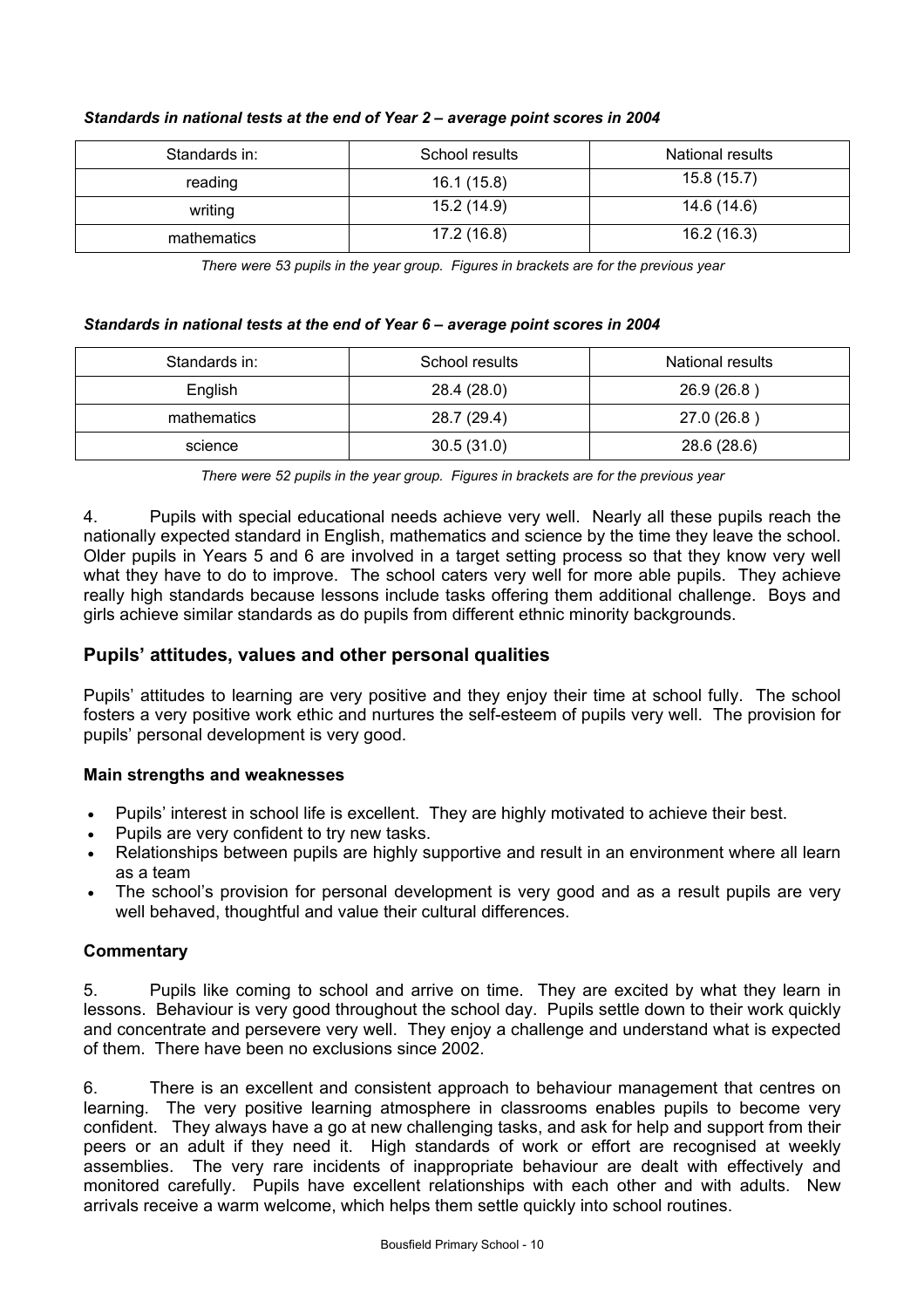7. Pupils take their work and the roles they have within the school seriously. For example, those who have been elected to the school council are keen to canvass their peers for their views about fundraising schemes. The school makes very good provision for the spiritual, moral, social and cultural development of its pupils. A well-planned assembly programme supports spiritual development. Teachers make use of opportunities within the curriculum to develop this further such as when a box of artefacts, jewellery, shells, and toys arrived in the Year 4 class from India. Also, in an assembly, pupils spent time reflecting on the need to seek forgiveness and self-denial through fasting during Lent or Ramadan.

8. Moral development is very good. Members of each class sign up to an agreed Class Code for 'Effective Learning' and these are referred to regularly and motivate pupils well as they adhere to them. Provision for social development is very good; there are plenty of opportunities for pupils to work collaboratively in pairs or groups especially when planning a science experiment. Pupils are very aware of those less fortunate than themselves and their charity work is a key feature of the school. As a result of the work done in citizenship, religious education, geography and 'One World Week,' pupils gained a high level of understanding of other cultures. For example, during 'One World Week' a Swedish parent did a cookery demonstration and spoke only in Swedish throughout to give the children an idea of what it must be like for pupils to be in a lesson when they do not understand the language. A carefully planned programme of local visits and visitors supports pupils' understanding of the cultures within the school community very well.

9. Children in the Foundation Stage behave very well and play harmoniously. They share their experiences with peers and adults and develop sensitivity to the needs of others. The very positive learning environment enables children in the nursery and Reception to develop a sense of belonging and to feel safe.

9. Attendance has improved over the past few years and is now satisfactory. The school has worked very hard to ensure that parents are aware of the benefits of regular attendance and monitors registers rigorously. Pupils arrive punctually so that the school day gets underway promptly.

### **Attendance**

#### *Attendance in the latest complete reporting year (%)*

| Authorised absence |  | Unauthorised absence |     |
|--------------------|--|----------------------|-----|
| School data        |  | School data          |     |
| National data      |  | National data        | J.4 |

*The table gives the percentage of half days (sessions) missed through absence for the latest complete reporting year.*

# **QUALITY OF EDUCATION PROVIDED BY THE SCHOOL**

The quality of education is very good as a result of the very good teaching and the way pupils are supported and guided. The curriculum is also very good, with very good provision to extend pupils' learning beyond the classroom. All pupils are given equal access to all areas of the curriculum and this ensures that they benefit really well from the education programme that the school provides. The provision for pupils' care, welfare, health and safety is very good. The partnerships with parents and the community are also very good.

### **Teaching and learning**

Teaching is very good, leading to very good learning. More than half the lessons observed were very good or better, as shown in the table below. Assessment in the Foundation Stage and in English, mathematics and science in Years 1 to 6 is very good. The quality of teaching has improved further since the last inspection when it was good.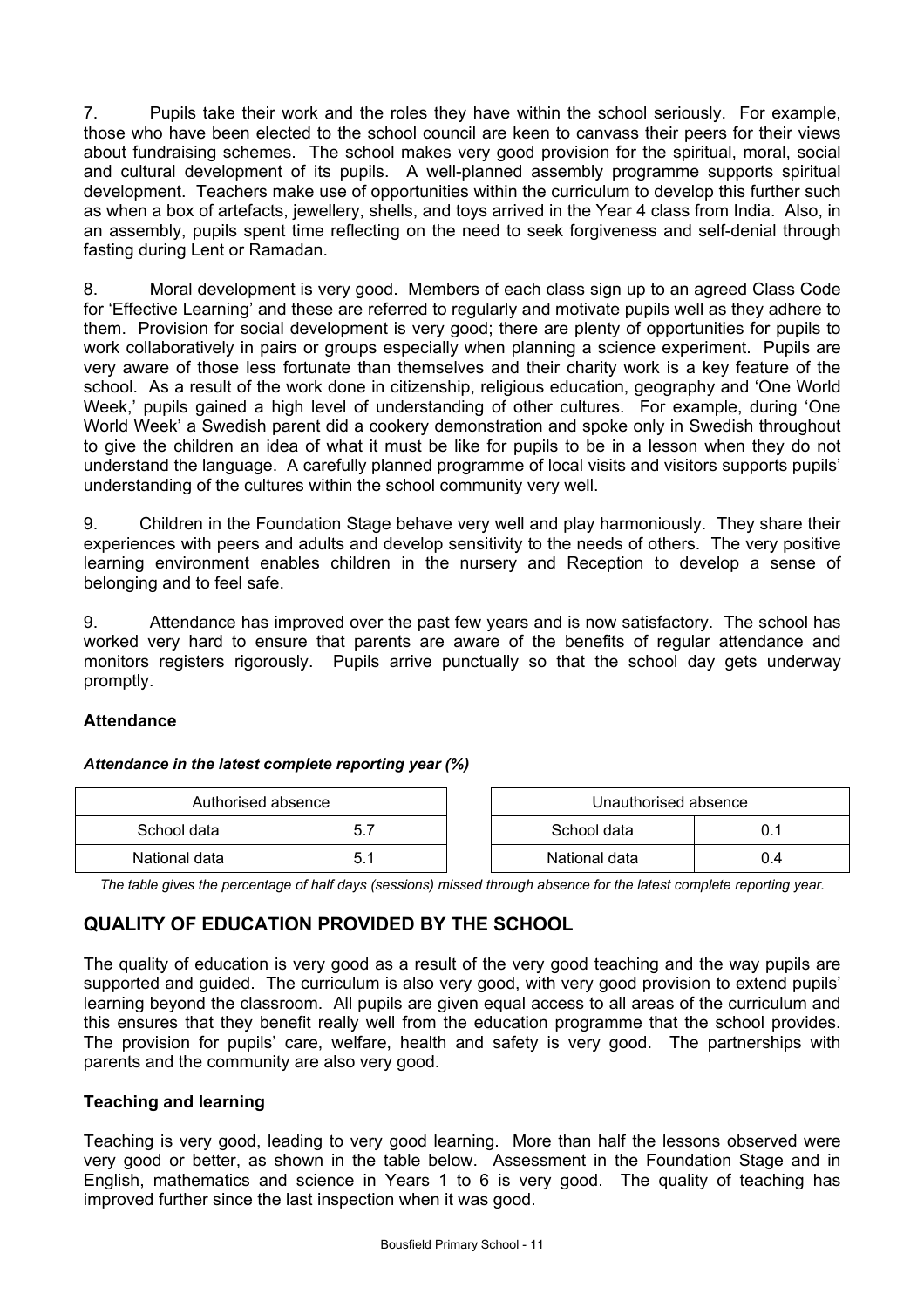### **Main strengths and weaknesses**

- The very carefully planned assessment activities in the Foundation Stage ensure very good achievement for all children.
- Teachers' subject knowledge is very good and they build very well on pupils' prior learning.
- Teachers plan very well, taking very good account of the learning needs of all pupils.
- Teachers make excellent use of resources, engaging pupils very effectively in activities and in developing very good independent learning skills.
- Excellent relationships and classroom management skills enable pupils to learn in a very positive learning atmosphere where they develop high levels of self-esteem and confidence.
- Teaching assistants are used very effectively to support pupils from all backgrounds or abilities so they are fully included in lessons.
- The teaching of pupils with special educational needs, those with English as an additional language and more able pupils is very effective.
- The assessment system for English, mathematics and science is very good and it is used very well to plan effectively.

#### **Commentary**

#### *Summary of teaching observed during the inspection in 59 lessons*

| Excellent | Very good | Good     | Satisfactory | Unsatisfactory | Poor   | Very Poor |
|-----------|-----------|----------|--------------|----------------|--------|-----------|
| $5(10\%)$ | 35 (59%)  | 16 (28%) | (3%)         | $0(0\%)$       | 0 (0%) | $0(0\%)$  |

*The table gives the number of lessons observed in each of the seven categories used to make judgements about lessons; figures in brackets show percentages where 30 or more lessons are seen.* 

10. Teaching in the Foundation Stage is very good and promotes very good levels of achievement. Extensive ongoing assessment information is used very well for planning. Teachers and support staff work very effectively with one another to plan, taking good account of children's own interests and making sure that the next steps in learning are known to all involved. Planning also extends very usefully across the classes, with nursery and Reception teachers meeting regularly to compare notes and to ensure that everyone has a clear picture of how children progress. Relationships are very good and promote children's social competence very well, helping them to share their experiences with peers and staff. Support staff make a very valuable contribution to children's achievements.

11. In Years 1 to 6, teachers have very good subject knowledge and their planning for the longer term as well as for lessons is detailed and very effective. They are very well supported by appropriate schemes of work in all subjects. A very good range of interesting and challenging activities helps pupils to concentrate on what they are doing. This was seen in a guided reading lesson in Year 6 where pupils were introduced to a range of challenging texts to promote very good understanding of different genres. They also debated the effects of discrimination on certain sections of society, such as girls playing football. The recommended structures of the national strategies for teaching English and mathematics are used very well to ensure a very good pace to pupils' learning. Teachers review previous work and use very good questioning techniques to establish a common level of understanding on which to build new learning. At the end of sessions, teachers check pupils' understanding and use this to assess what needs to be covered in the next session. This sequence is well established and is used as ongoing assessment and evaluation of lessons. For example, in a Year 2 lesson in mathematics, the teacher built very effectively on pupils' learning from the previous lesson through skilful questioning and planning. This ensured that pupils made very good progress in collecting and recording data.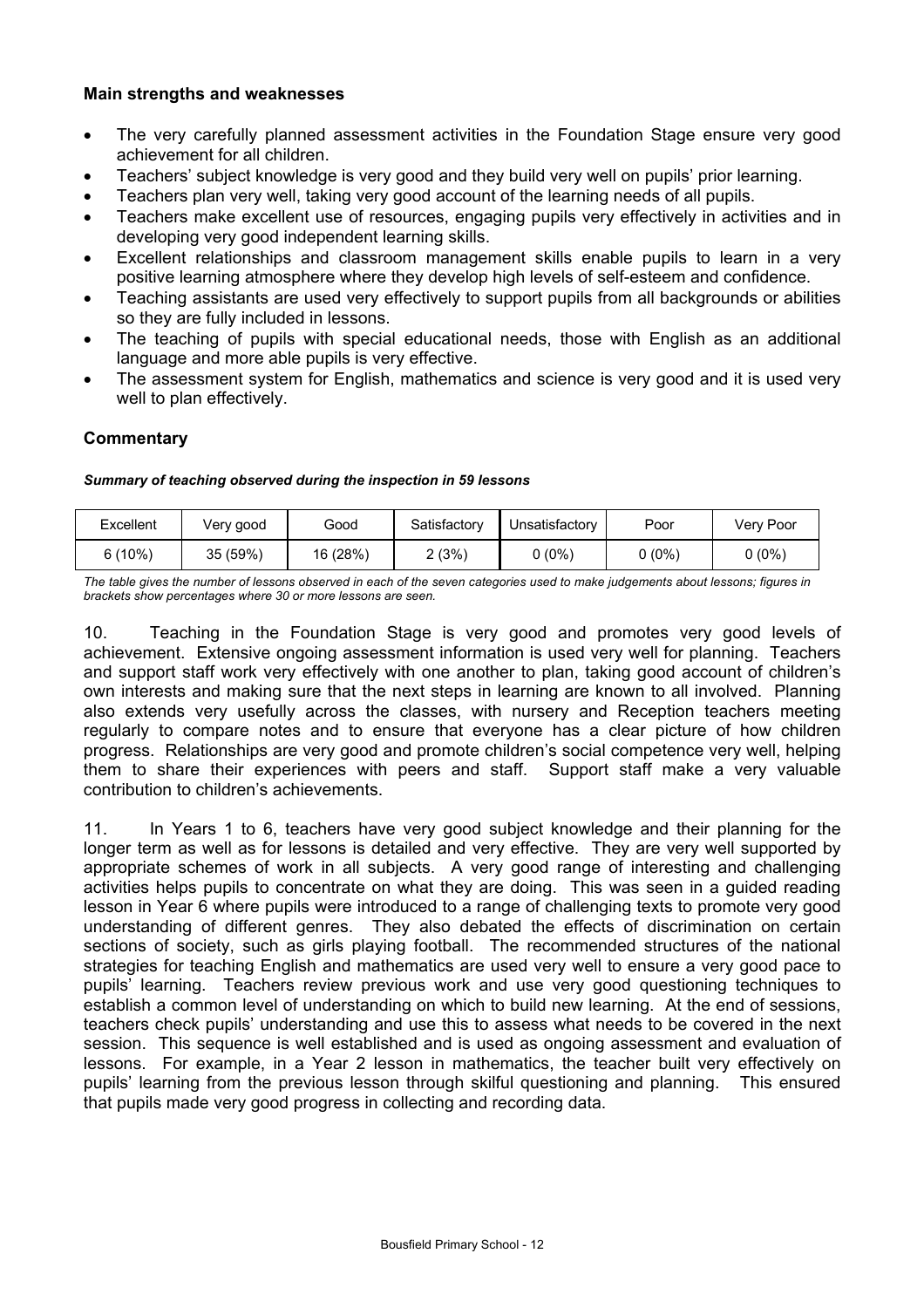#### **Example of outstanding practice**

#### **Excellent teaching was demonstrated in a Year 6 class during an investigation of the process of dissolving so that all pupils made excellent progress.**

Highly effective planning and teamwork between the class teacher, the support teacher and the teaching assistant ensured a high level of achievement for all pupils. Both teachers were fully aware of the learning needs of the pupils who spoke English as an additional language. Their joint planning and support strategies reflected the very effective teaching methods they adopted to ensure these pupils enjoyed success in this practical activity. The experienced teaching assistant was very skilful and effective in supporting the targeted pupils. Teachers used strategies that built on previous learning. They used pupils' findings from the previous day's work when planning their investigation to hold a very lively and stimulating discussion. Group and paired talk (known as 'chatterboxing' in school) was exploited well. There was an ethos of praise, high expectation and challenge, backed up by excellent relationships and behaviour management strategies. Tasks for the more able and those with special educational needs were very well matched to abilities. All pupils participated, enthusiastically and with a high level of concentration. Throughout the session, pupils showed very good independent thinking and writing skills, applying themselves to a challenge with a deep sense of enjoyment and satisfaction. It was an empowering experience for learners. By the end of the session all pupils had gained very good understanding of how to speed up the process of dissolving different substances in water.

12. Teachers make excellent use of resources such as the interactive whiteboard, big books, different texts, posters, tools and equipment to capture pupils' interest in their learning and promote very good understanding of what is taught. This was evident in many lessons where the use of resources led to very good development of pupils' independent learning skills. Pupils used the resources appropriately to extend their learning, individually or in groups. For example, very effective use of maps in a Year 5 geography lesson led to pupils acquiring very good map reading skills. In an information and communication technology lesson in Year 3, very efficient use of an interactive whiteboard and computers meant that pupils were very successful in manipulating images on the screen, using appropriate tools and colours included in the software. Teachers use their teaching assistants particularly well. They include them in lesson plans and fully brief them before each lesson.

13. Teachers have built up excellent relationships with their pupils, making them enthusiastic learners who are eager to do their very best. Their classroom management skills are excellent too. They have very high expectations of what pupils can achieve in both work and in behaviour and ensure that pupils are aware of what is expected of them. As a result, they develop high selfesteem and are very confident in responding to the challenges set. Staff treat their pupils fairly and respectfully and value their work and contributions in class. In some lessons, for example in science, where great care needs to be taken with resources, pupils behave with good self-control and work really well.

14. The school's assessment procedures are very good in the core subjects and are developing well in other subjects. Teachers use careful, challenging questioning in lessons to assess exactly what their pupils know. They use this information very well to plan work closely matched to individual needs, especially in English, mathematics and science. Precise individual targets are set for each individual. Pupils are encouraged to evaluate their own progress against the set targets and achieve them as quickly as they can. Pupils' work is marked regularly and teachers' comments are often positive, encouraging and give a clear idea of how work could be improved.

15. Pupils with English as an additional language, those with special educational needs and more able pupils are taught very well through a very well organised support system that is well established in school. It is monitored very efficiently to check its effectiveness. Excellent relationships and the trust pupils have in their teachers and those who support them, motivate pupils really well so that they are fully involved in lessons and confident in their work.

16. Pupils who speak English as an additional language receive very good support from specialist teachers and teaching assistants. Teachers maximise the opportunities for these pupils to participate in all activities, often in small groups supported by a skilled teaching assistant. Those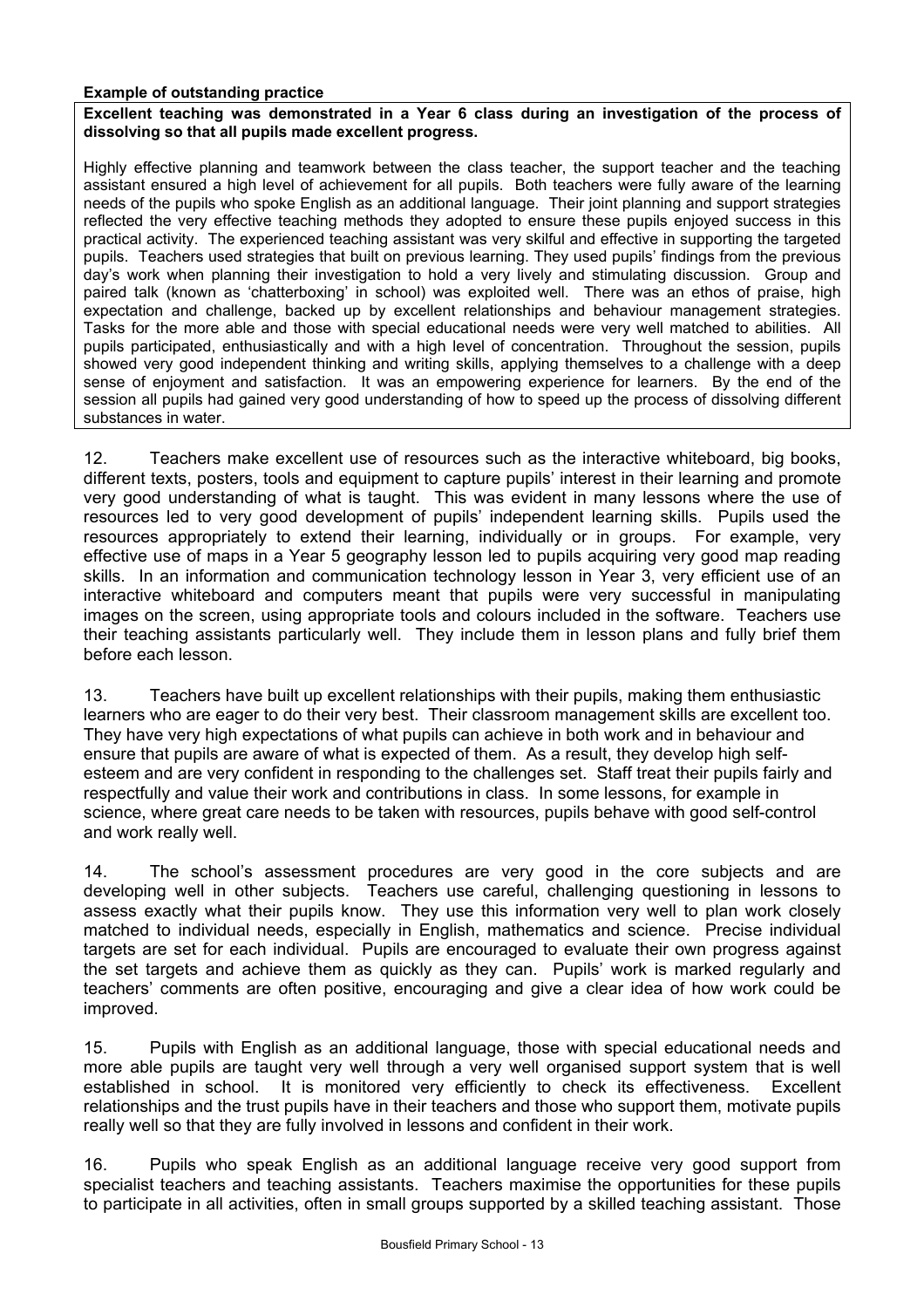at the early stages of learning English are supported very well both in class and in small groups. More able pupils are challenged very effectively so they reach very high standards. Work for pupils with special educational needs is very well planned at a suitable level to help them make very good progress. Support staff, including teaching assistants and bilingual instructors, are well trained and teach groups and individuals who need support in basic numeracy and literacy work, sometimes through their home language. This is an obvious benefit to all groups of pupils and helps the school achieve its aim of providing equality of opportunity for all.

### **The curriculum**

The curriculum is very good. It is broad, balanced and enriched very well to ensure that all groups of pupils have the opportunity to learn and make very good progress. Accommodation and resources are good.

### **Main strengths and weaknesses**

- An outstanding, innovative approach to curriculum development promotes high levels of achievement.
- Curricular provision for pupils with special educational needs, for those learning. English as an additional language and more able pupils is very good.
- The curriculum is enriched very well by making use of a wide range of visitors to the school and visits for pupils.
- Staff make very good use of the good range of educational resources, particularly the interactive whiteboards, to enhance the quality of pupils' learning.

### **Commentary**

17. The school provides a broad range of very good curricular opportunities for all its pupils. All subjects of the national curriculum and the locally agreed syllabus for religious education are taught. Curricular provision for pupils who speak English as an additional language and for those with special educational needs is very good. The school ensures that all these pupils are included in all aspects of the curriculum by providing well targeted support and carefully written individual education plans. In addition, the curricular provision for more able pupils has been strengthened to ensure that these pupils' needs are met. A good range of activities, including working with scientists in the chemistry department of Imperial College, mathematics master classes, chess, word clubs and instrumental recorder tuition have addressed these pupils' needs. In addition, staff ensure that they plan class work to make sure that the provision is sufficiently challenging for the most able pupils.

18. Strong cross-curricular links and specialist teaching in some subjects enhances the school's provision very well. There are many examples of this including links between science and English in Year 2 where pupils were learning about writing flow charts to make *ice balloons*. In addition, the school focuses on particular subjects for week-long periods. For example, a whole school religious education week results in strong curriculum links between religious education, art and design, English and design and technology. This promotes high levels of knowledge, skills and understanding in each subject.

19. The school's level of innovation in the curriculum to enhance pupils' learning skills is excellent. As a result of extensive monitoring and evaluation, staff have made useful and wellfounded adaptations to national guidelines. Excellent adjustments to both National Literacy and Numeracy materials have been made to raise standards and improve the quality of teaching and learning. Science, history and geography lesson plans also have been adjusted to ensure that staff focus on making sure that pupils' skills in these, and other subjects, are built up and developed very effectively.

20. The school uses a variety of activities to enrich pupils' experiences. All classes make educational visits to places of interest, with most having at least four visits each year. These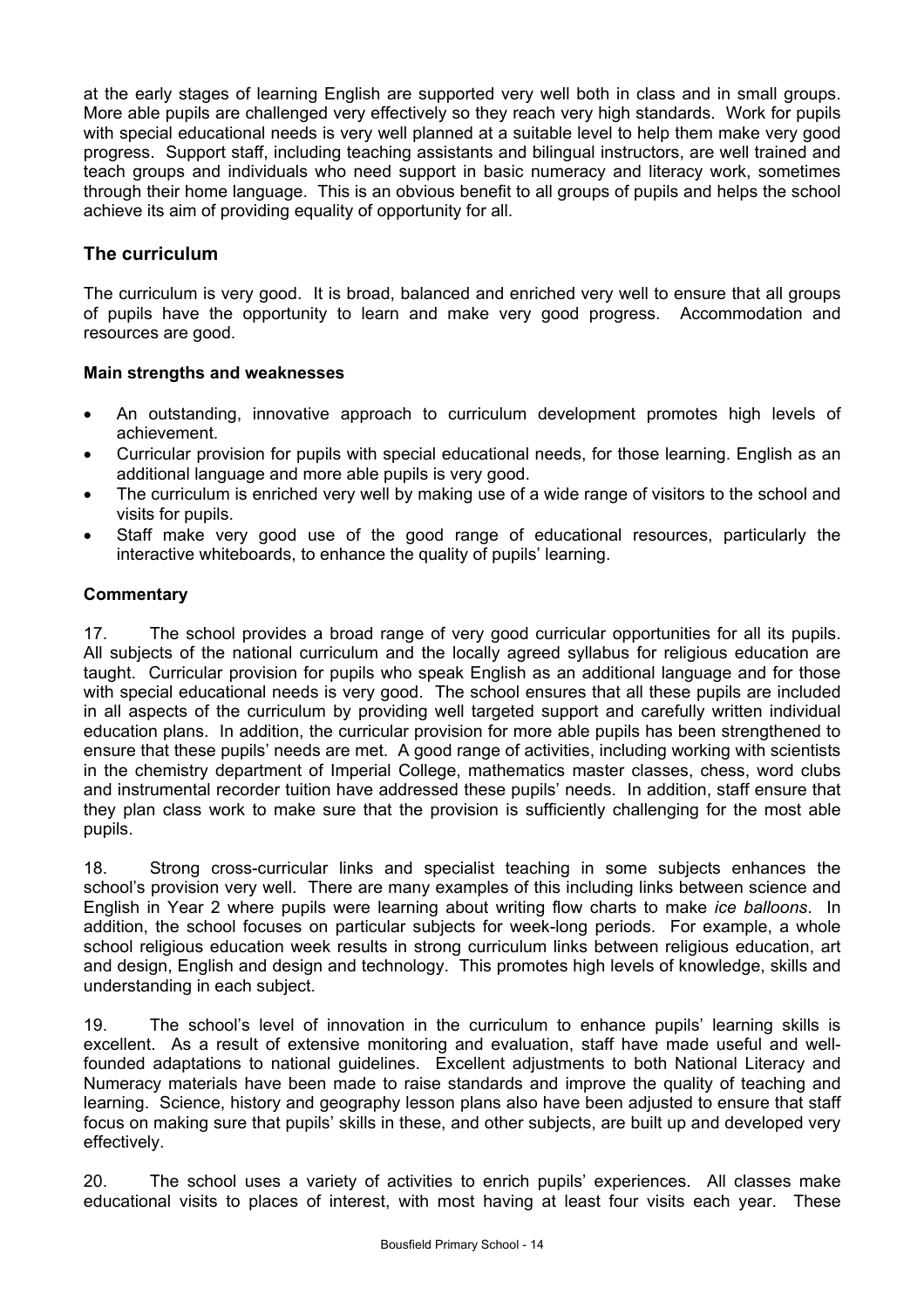include trips to many galleries, museums, theatres and to the local cemetery. In addition, many theatre and music groups visit the school. Residential visits provide opportunities for adventure activities and also to enhance social skills. There is a very good range of extra-curricular activities which includes a wide range of sports and arts opportunities.

21. Pupils are well prepared for moving through the school and also on to secondary school. The very good provision for the pupils' personal, social and health education includes a useful module on preparing for secondary education.

22. There is a good number of teaching staff including specialists for music, dance, special educational needs and for pupils who speak English as an additional language. All these staff make a very good contribution to the standards achieved. The accommodation is good and the school benefits from having two halls, a separate dining room and an extensive library facility. Resources for learning are good. In particular each classroom has an interactive whiteboard. Staff make excellent use of these resources to enliven pupils' learning in most subjects.

23. The curriculum provides very well for pupils with special educational needs. Pupils are given full access to the curriculum and are very well supported by their teachers and teaching assistants. Occasionally, some pupils are withdrawn from lessons for additional learning support. Wherever possible the work they do mirrors that of their class. If this is not possible then care is taken to ensure that the benefits they receive from this extra help are matched to their precise needs.

### **Care, guidance and support**

Arrangements to ensure pupils' care, welfare and health and safety are very effective and have been improved since the last inspection. The pastoral care of pupils is very good and focuses on supporting their academic achievement. Through the work of the school council pupils are formally involved in the school's work.

### **Main strengths and weaknesses**

- The procedures to ensure that pupils work in a healthy and safe environment are very good.
- Pupils have excellent relationships with all who work in the school and this ensures they are settled and secure and, as a result, receptive to learning.
- Induction arrangements for pupils whenever they start at the school are very effective.
- The school council is effective in giving pupils a role in running the school.

24. A comprehensive health and safety policy and the procedures for risk assessments are in place. The issues raised at the time of the last inspection have been addressed. There is appropriate coverage for First Aid and detailed records are kept of any accidents. Child Protection procedures are now clear to all staff and staff are updated annually about these arrangements.

25. A feature of the school is the excellent relationships that exist between pupils and adults. Adults listen carefully to individuals and respect their views; they act as excellent role models. The school runs smoothly and calmly and as a result pupils are able to focus on their learning. Pupils who are experiencing difficulties with their learning or their behaviour are supported very well. Extra support, such as the volunteers who read or play mathematics games with pupils at lunchtime, is targeted well to support learning. Personal, social and health education and the 'Circle Time' sessions enhance the pastoral work of the school very well. Lunchtimes and playtimes are supervised really well and the school has employed play leaders to make lunchtime more fun.

26. Induction procedures into the nursery are very good; each child is visited at home before starting school and time is taken to ensure that children settle in well. Reception children are invited to a tea party with their parents before commencing and the school meets with parents on an individual basis a few weeks into the child's first term to let them know how their child is settling in. Induction arrangements for mid term arrivals are also very effective. The inclusion team, who assist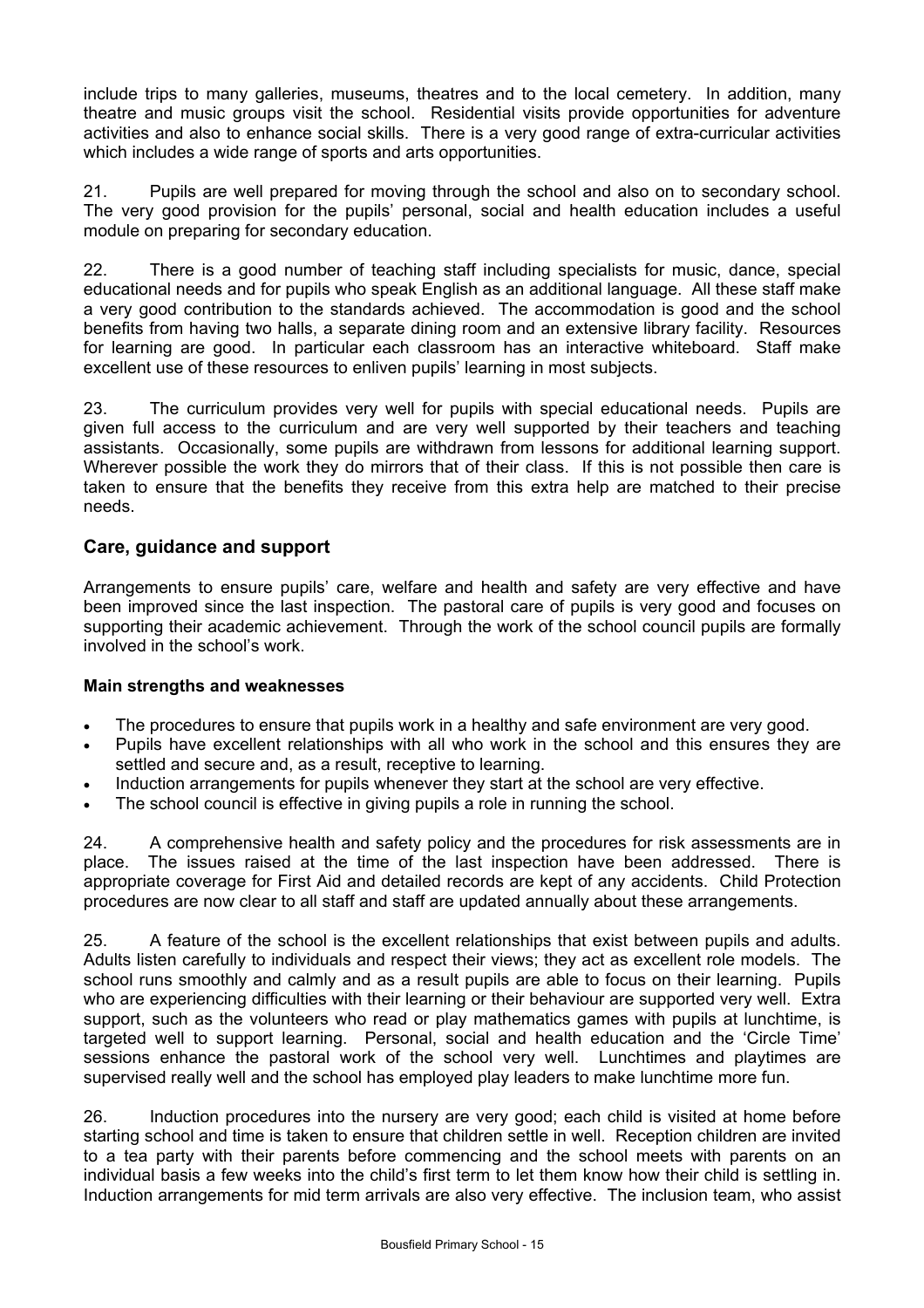pupils with English as an additional language and those with special educational needs, supports them very efficiently.

27. Procedures for conducting the school council activities are well established. Pupils wishing to stand for the school council have to present a manifesto to their class before a vote is taken. The council meets weekly and discusses issues such as fundraising and playground improvements. It reports back to class councils on the issues raised and action taken.

28. Pupils who speak English as an additional language and those with special educational needs are very effectively tracked to monitor their progress and to ensure that they are achieving as well as they can. The individual education plans for pupils with special educational needs are well written. Liaison with outside agencies is particularly strong and the school makes great efforts to ensure that pupils receive as high a level of care as possible. The five statemented pupils in the school receive not only their full entitlement as outlined in their statements of educational need but additional support provided by the school.

### **Partnership with parents, other schools and the community**

The relationship the school has developed with parents and the support it receives from them are very effective in supporting pupils' learning. The school has established very good links with the local community and good links with other schools and colleges. These broaden the experience of pupils and add to the professional development of staff.

### **Main strengths and weaknesses**

- The school provides very good information about the curriculum taught and the progress individual children make.
- There is a high level of parental involvement in the daily life of the school and in their own children's education.
- The school makes very effective use of the local community to support and enrich the curriculum.

### **Commentary**

29. Parents receive very good information about the life of the school, and the curriculum through a detailed prospectus, regular newsletters and termly curriculum booklets. There are formal parent teacher consultations each term and meetings to discuss the curriculum, including specific aspects such as creativity in writing or practical mathematics. All meetings are well attended. A detailed annual report gives parents a good understanding of the progress of their children and outlines areas for development*.* 

30. There is plenty of informal contact as parents collect their children from the classrooms at the end of the day and the headteacher is often available to speak to them in the playground at this time. The governors have introduced a regular *Governor Question Time* when they are able to answer queries and concerns raised by parents.

31. Parents take a very active role in the education of their children by encouraging them to complete homework, which has a positive effect on the standards achieved. They also accompany school trips and many help in school, hearing children read, assisting with cookery and curriculum weeks. The Friends of Bousfield is well supported in its fundraising events that include quiz nights, cake sales and discos. The money raised subsidises school trips and has provided attractive reading corners in classrooms.

32. Parents are very well supported though the secondary school selection process. The school holds a general meeting about this for Year 5 and 6 parents at the start of September and the headteacher meets with each Year 6 pupil's parents on an individual basis to offer further advice. The current relationships with secondary schools assist transfers well.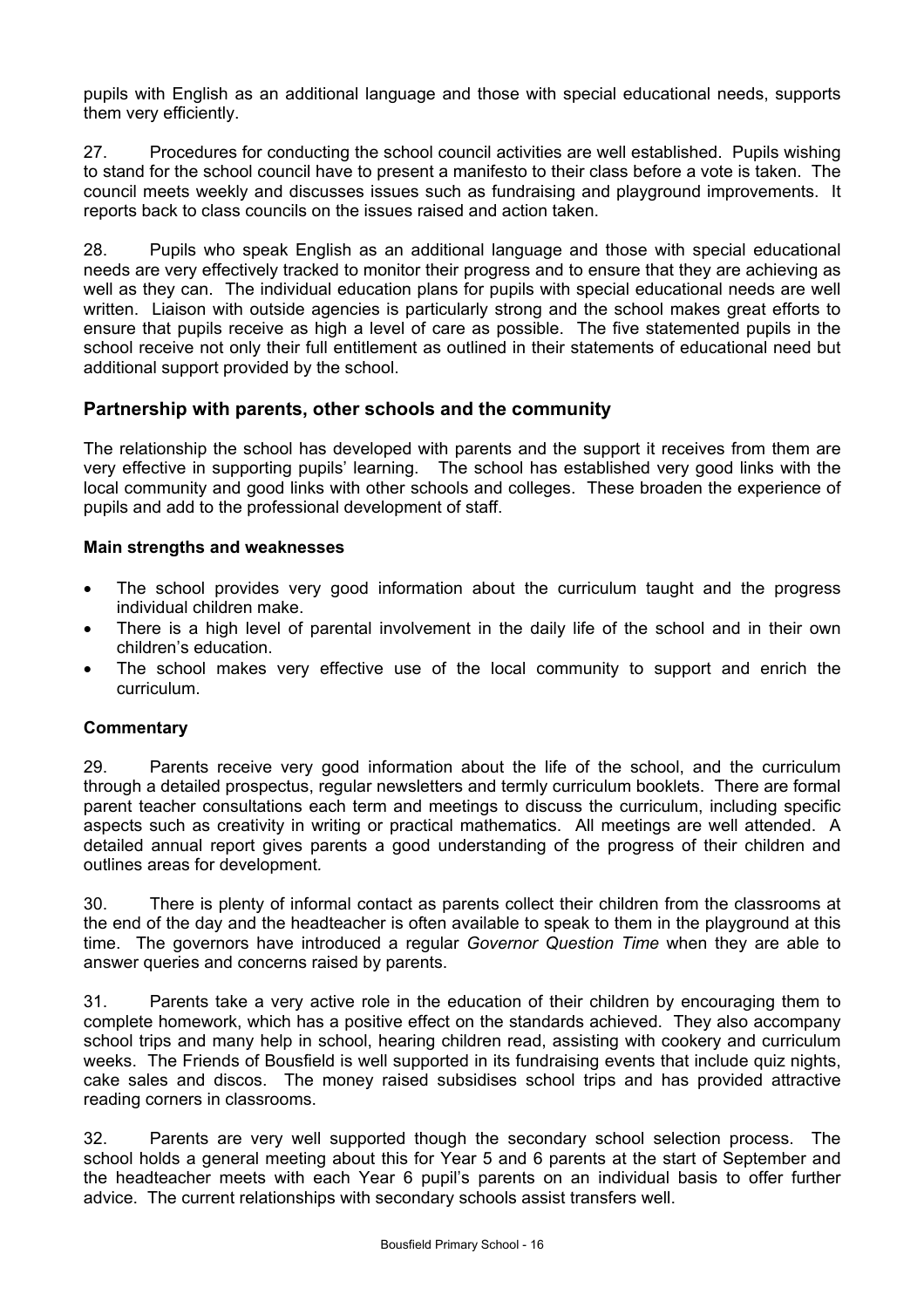33. As a Beacon school very good links have been established with other primary schools and these have continued with training and mentoring opportunities for teachers to raise their skills. The school takes part in many curriculum development initiatives with other schools, such as a successful nursery music project that is supported by a national orchestra.

34. The school makes very good use of the links it has with the local community to enrich the curriculum. The local area is used for local area walks and to do observational drawings. People from the community, the local hospital, the Fire Service, doctors and dentists talk to pupils as part of the 'People Who Help Us' topic for younger pupils. The school takes part in the Earls Court Arts Festival and uses the local church for special assemblies. Volunteers from a local reading charity, Sotheby's and an insurance company support targeted children through playing mathematics or literacy games and hearing them read.

35. Parents and carers of pupils with special educational needs are kept fully informed about how their children are progressing and are always invited to attend review meetings. They are involved in the setting of targets for their child's individual education plan and are given a copy of the plan to help them support their children at home. Parents and carers are always welcome to come to school to discuss the provision for their children and how well they are doing in meeting their targets.

### **LEADERSHIP AND MANAGEMENT**

Leadership and management are very good. The headteacher provides outstanding leadership. Management systems are very effective and most efficient. Governance is very good.

### **Main strengths and weaknesses**

- The headteacher, very ably assisted by the deputy headteacher and senior management team, is a highly effective leader.
- Senior staff are inspirational. They are excellent role models for pupils and other staff to follow.
- Very good management structures are in place. The professional development of staff is extremely effective.
- The management of special educational needs and English as an additional language is very good.
- Governors know the school very well and are extremely rigorous in monitoring its effectiveness.

### **Commentary**

36. The headteacher has exceptional leadership qualities. She has created a highly effective team that includes all who work in the school and has successfully united them in a common aim to strive for excellence. Her high aspirations for the school and the constant drive to improve learning for all pupils are key factors in the success of the school. The deputy headteacher and other senior managers, including the subject co-ordinators, provide very high quality support to staff and have a most perceptive understanding of the work of the school. Strategic planning is very closely linked to the school's aims and is geared to ensuring that these are fully met. It is flexible and is always ready to respond to changing circumstances so that initiatives are always relevant and successful. The superb relationships between staff are also instrumental in moving the school forward as all who work there feel they are part of a team that is making a real and significant impact on the quality of education provided. The school's self –evaluation is a rigorous process. It knows its strengths and weaknesses very well so that its improvement plan contains all the issues that it needs to address to sustain high standards.

36. Senior managers are excellent role models for staff and pupils alike. They show tremendous respect for the views of others and work extremely hard to forge top quality relationships with pupils, parents and support staff. They create highly effective teams that work together closely with a strong sense of purpose. Senior staff are also fully committed to improving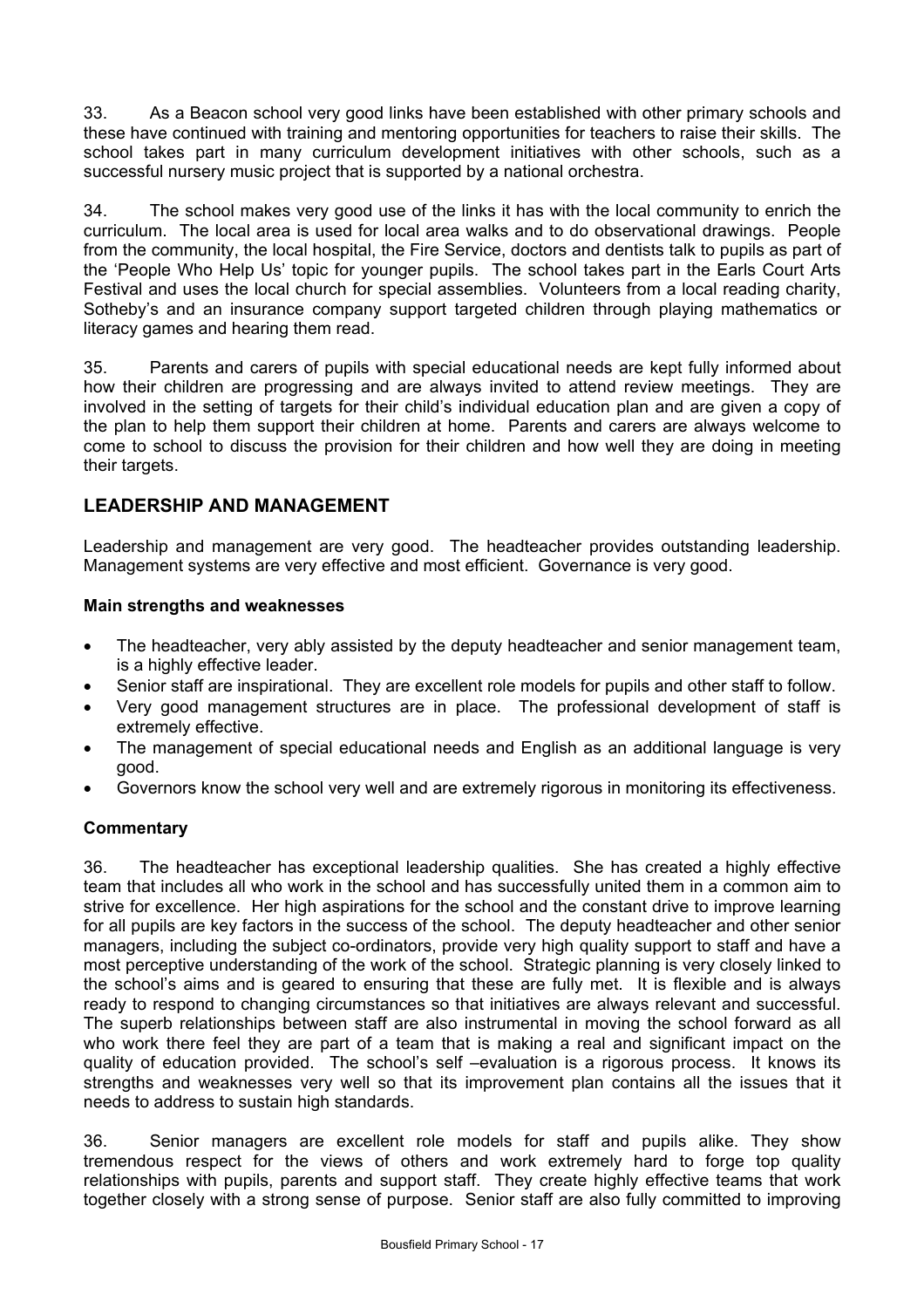standards overall by raising the achievement of every individual pupil to the highest possible level. They aim for improvements in all areas of learning, including the pupils' personal development, as they are always striving to help each pupil fulfil their capabilities.

37. Management of the school is very effective. All decisions focus on what is best for the pupils and how to further improve the already high quality of education. All performance data is analysed to assess how well the school is performing and immediate steps taken to remedy any perceived shortcomings. Very well established performance management reviews for all staff have resulted in a well-qualified and extremely confident body of professionals who constantly challenge themselves to find ways to be even more effective in their roles. The provision of funding for individual teachers to use for their own professional development is extremely effective in making them reflect on their individual needs.

38. Provision for pupils with special educational needs or English as an additional language is managed very well. Pupils are very carefully tracked to monitor their progress and to highlight any need for more intervention if they are not achieving as well as expected. Outside agencies are consulted and fully involved in the provision when required. Specialist teachers for English as an additional language manage this area very efficiently, in collaboration with the deputy headteacher. Teaching assistants are very well trained by the school and are highly valued members of the whole school team.

39. Governors are very involved with all aspects of the school. They are a very effective, stable and skilled body that is a great asset to the school. Their wealth of experience and expertise is drawn on to great advantage. This represents a very good improvement since the last inspection. Governors carefully evaluate and monitor information from the headteacher and staff, from whom they receive regular reports, for example about curriculum areas. They are, therefore, able to assess the impact of any new initiatives and judge the effectiveness of their spending. Their regular evaluations, through a cycle of systematic and thorough questioning, of all aspects of school life, enable them to provide challenge to the headteacher and senior staff in particular, and to all staff generally. They give very good support to all staff and ensure that the school fulfils its statutory duties.

| Income and expenditure $(E)$ |  |           | Balances $(E)$                   |
|------------------------------|--|-----------|----------------------------------|
| Total income                 |  | 1,555,817 | Balance from previous year       |
| Total expenditure            |  | 1,515,948 | Balance carried forward to the r |
| Expenditure per pupil        |  | 3.550     |                                  |

### *Financial information for the year April 2003 to March 2004*

| Income and expenditure $(E)$ |           |                            | Balances (£)                        |         |
|------------------------------|-----------|----------------------------|-------------------------------------|---------|
| Total income                 | 1,555,817 | Balance from previous year |                                     | 148,724 |
| Total expenditure            | 1,515,948 |                            | Balance carried forward to the next | 131,676 |
|                              |           |                            |                                     |         |

40. Financial management is very secure. The principles of best value are applied very well in the purchase, management and use of resources. Suppliers are challenged to show that their product or service will have a positive impact on the quality of learning. The school has a higher than usual surplus but this is clearly earmarked for future projects, such as improving the information and communication technology provision and workforce remodelling. As a result of the very good teaching and achievement of pupils, very good leadership and management, and excellent ethos the school is judged to give very good value for money.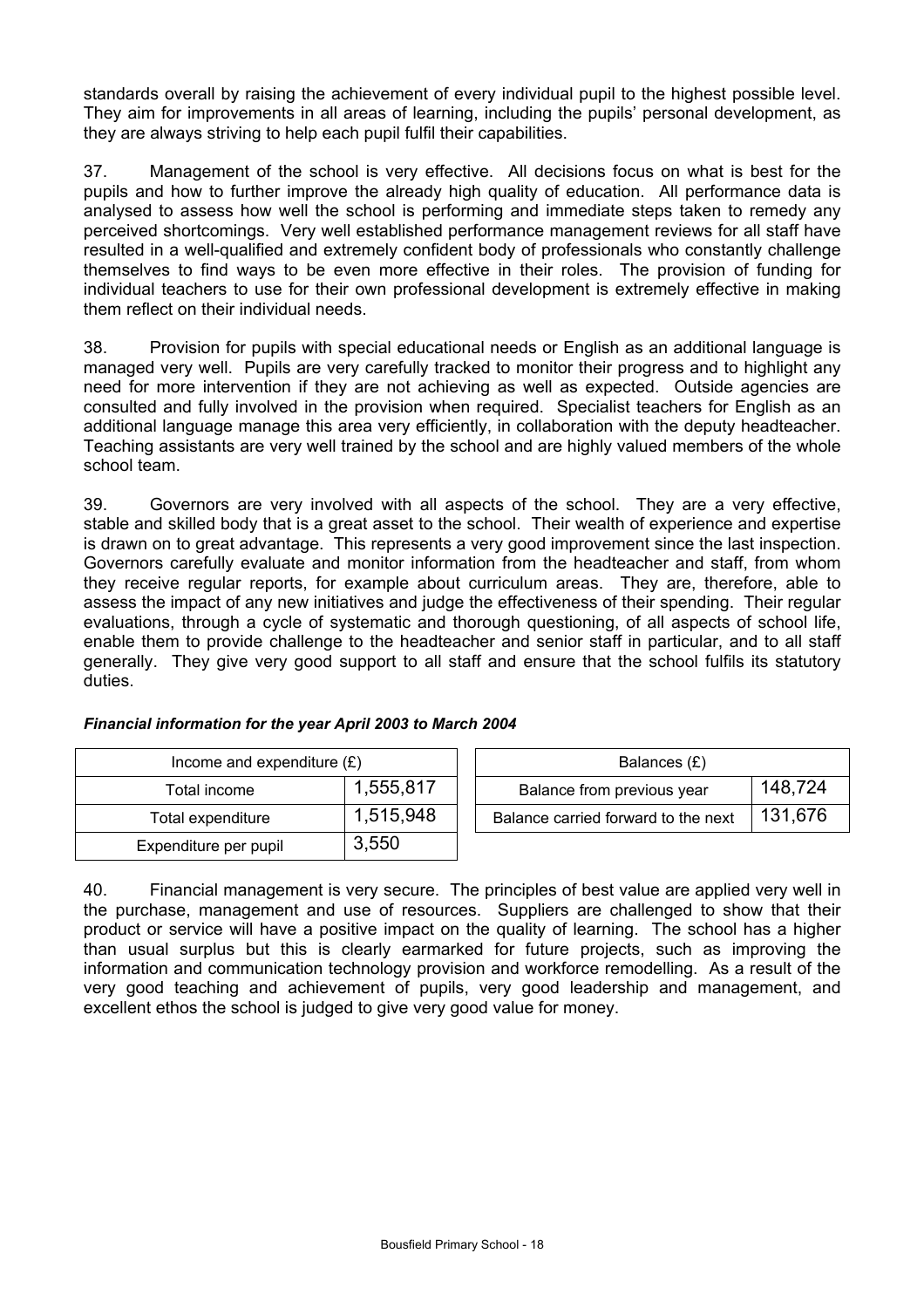# **PART C: THE QUALITY OF EDUCATION IN AREAS OF LEARNING, SUBJECTS AND COURSES**

## **AREAS OF LEARNING IN THE FOUNDATION STAGE**

41. Provision in the Foundation Stage is **very good.** 

42. Children enter the nursery at the age of three. Their attainment on entry to the nursery and Reception is below that normally found. The nursery gives children a very good start to school life and this is developed further when children join the Reception classes. As a result, by the end of Reception, most children are likely to exceed the expected standards set for them in mathematical and personal, social and emotional development, knowledge and understanding of the world and creative development. They are likely to reach the expected goals in communication, language and literacy and physical development, with some children doing even better.

43. The quality of teaching and learning is very good in all the areas of learning and enables all children to achieve very well during their stay in the Foundation Stage. Staff are very skilful in assessing what children know and can do and use this information very effectively to guide their planning.

44. Resources are used very imaginatively and effectively to help children to become independent, to make important choices about their work and to learn through a variety of challenging and interesting activities. Staff have very good knowledge and understanding of the curriculum and the ways children of this age learn. They are very successful in developing children's skills, knowledge and understanding using a variety of methods.

45. The accommodation and resources are good. The nursery and Reception classes have their own designated play areas and these are used very well to extend children's learning. Assessment procedures are very good. There is planned time for observing how well children engage in different activities. All staff use this time very well to observe, assess and record children's progress in all areas of learning.

46. Provision for the Foundation Stage is managed and developed very efficiently by the coordinator. She has very good knowledge of the curriculum and has put a lot of emphasis on children learning through practical activities, based on their own experiences. She monitors planning, teaching and children's work very effectively through a well structured timetable. Planned meetings between staff from the nursery, Reception and Years 1 to 3 ensure very good progress for all children as they move up the school.

### **PERSONAL, SOCIAL AND EMOTIONAL DEVELOPMENT**

Provision in personal, social and emotional development is **very good.** 

### **Main strengths and weaknesses**

- The nursery children are curious and eager for new experiences.
- Children are engaged in activities very well.
- The development of independence skills is very good.
- Relationships between children and adults and children themselves are excellent so that there is a harmonious atmosphere.

### **Commentary**

48. Staff are very skilful in enabling children to become independent and make choices about their activities. In both the Nursery and the Reception classes, they set up a range of well planned activities to capture children's imagination and to ensure that learning takes place both inside and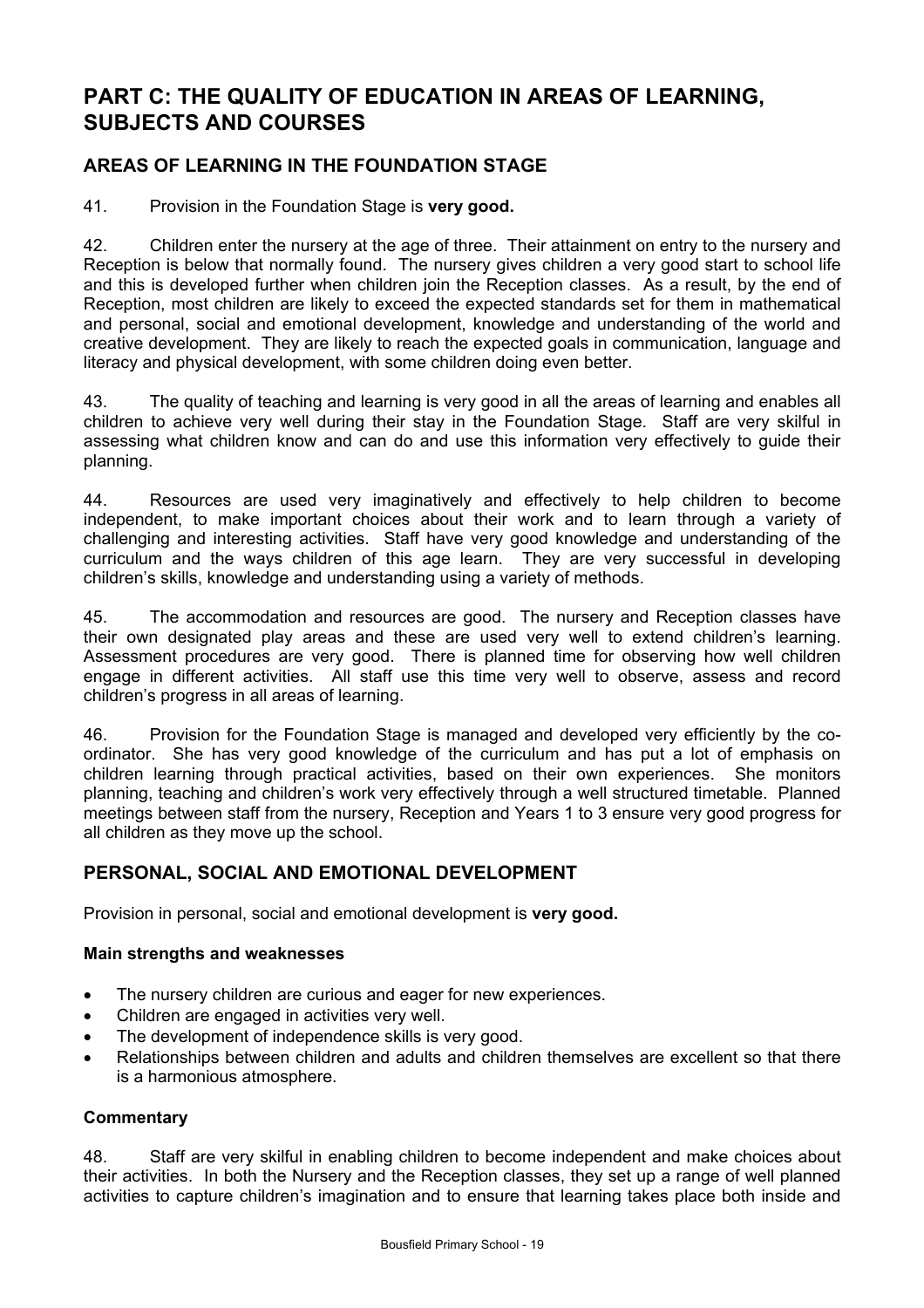outside the classroom. There are opportunities for children to choose to play with their classmates or spend time alone. Staff work with all the children by engaging them very effectively in group discussions. They respond to children's own experiences with genuine interest, modelling the correct language and vocabulary and encouraging them to play together. In all classes, children behave very well and play harmoniously, sharing their ideas and helping each other. As a result, they make very good progress and exceed the expected learning goal in this area.

## **COMMUNICATION, LANGUAGE AND LITERACY**

Provision in communication, language and literacy is **very good.** 

#### **Main strengths and weaknesses**

- Staff provide good opportunities to develop children's speaking and listening and reading skills.
- Children are encouraged to try out their knowledge of writing at a very early stage.
- There is a strong focus on teaching phonics which enables children to recognise sounds and to try reading and writing words phonetically.

### **Commentary**

49. The nursery and Reception staff provide many opportunities for children to develop their speaking and listening and reading skills through discussions in all language activities, such as teaching phonics, reading stories and rhymes, retelling stories and role-play. Children's language is also very efficiently developed through activities in all other areas of learning. For example, in a discussion on different times of the day in a mathematics lesson, children suggested appropriate alternative words for different times of the day. Adults play alongside the children to extend their vocabulary and model conversations and discussions. They use the correct vocabulary that helps all children to develop their communication skills. Children listen attentively and quickly identify sounds of the initial letters. For example, some delightful learning took place in a Reception class on phonics where children learned how to read a range of common and familiar words and simple sentences. In the nursery, children read the story of 'Three Little Pigs', retell the story and make their own books. They use mark making to write their books, although some have begun to form letters correctly. Many children in the Reception class write their own sentences about the stories they read, describing their drawings. Some words are spelt correctly; others are simple marks where children have tried to write independently. Throughout the Foundation Stage, children are encouraged to browse through books and tell each other stories from the pictures. Staff also read to the children. Children arrive at the school with levels of attainment that are below those normally found and many are at the very early stages of learning English. The very good provision and teaching enable them to achieve very well, overcoming the language barriers so that some meet the early learning goals set for them at the end of the Reception year.

#### **Example of outstanding practice**

**An activity in one of the Reception classes that developed children's skills, especially their speaking skills in all areas of learning and promoted high achievement.** 

The theme of the week was rhymes. Children read and learned the nursery rhyme 'Hickory Dickory Dock'. From this they developed everyday terminology so they could talk about events in their lives and understand the concept of time. They sat in the carpet area and a very lively discussion started about how to describe a time of the day. The teacher asked, 'Can you tell me some alternative words for *morning*?' Children came up with words like 'dawn', 'sunrise'. Some were very enthusiastic about telling the time on the 'Hickory Dickory Dock' clock displayed on the interactive whiteboard correctly. Gradually they started to write their own rhymes, such as 'Number one ate a bun, Number two played with shoe.' Very good discussion followed this activity where children were encouraged to talk about what they did at different times of the day. Controversy arose regarding what should be the most appropriate bedtime, particularly as one child felt that it was not possible to go to bed at 6 o'clock in the evening because that was when his favourite programme was on the television. Others agreed wholeheartedly and all chose 7 o'clock as an acceptable alternative bedtime. Having solved the real life problem that a clearer understanding of time imposed on them, children left the classroom in an orderly manner for lunch. Throughout the session the nursery nurse, teaching assistant and the student teacher ensured that all children were involved very purposefully in their activities.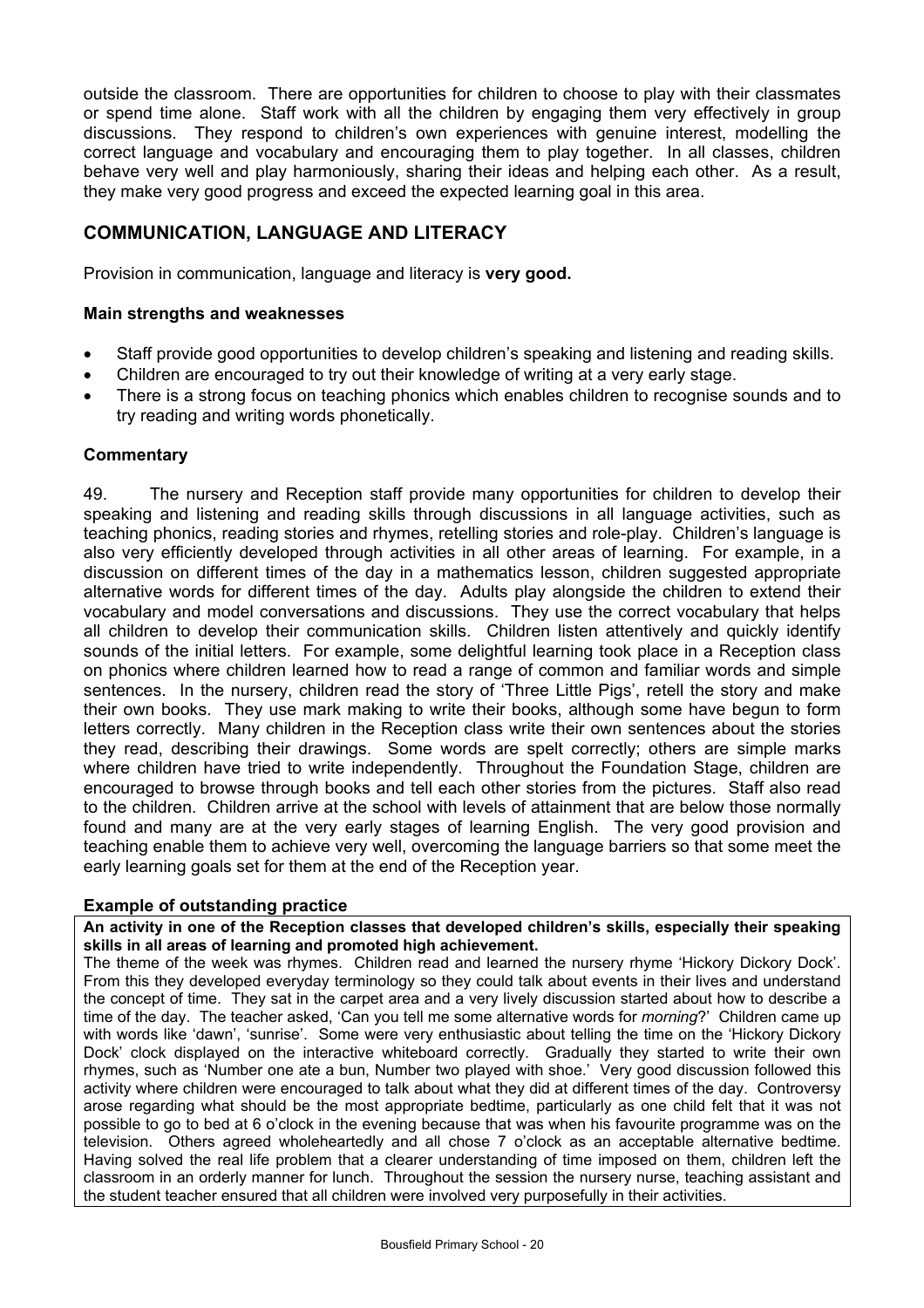## **MATHEMATICAL DEVELOPMENT**

Provision in mathematical development is **very good .** 

### **Main strengths and weaknesses**

- Teachers make excellent use of the interactive white boards and other resources to engage children very gainfully in their learning.
- Very good planning and assessment mean that children make very good progress.
- There are good opportunities to develop mathematical understanding throughout the day.

### **Commentary**

50. There is very good emphasis on developing children's knowledge about numbers and counting across all the areas of learning. Teachers make learning fun and engage them very effectively in all activities using a range of resources. In the nursery, staff encourage them to count the various objects around the classroom and discuss different methods of counting. Some children know that they can move an object away once they have counted it. Children name common shapes correctly. They learn the characteristics of the shapes by counting the number of sides or corners accurately. In the Reception class, children develop the concept of time passing and how long a minute is. For example, in one of the Reception classes, children followed a digital countdown on the interactive whiteboard to investigate how much they could do in one minute. They came to the conclusion that there is the same amount of time in a minute , although it felt longer to some than to others. Staff help children to count and recognise numbers in every day situations. For example, children used a programmable toy and had to instruct it to move a number of lengths up or down the squares. In this way children developed their concept of 'one more' and 'one less' to make the toy move an exact distance. Children achieve very well and, by the time they leave the Reception class, they exceed the early learning goals set for them.

### **KNOWLEDGE AND UNDERSTANDING OF THE WORLD**

Provision in knowledge and understanding of the world is **very good.** 

### **Main strengths and weaknesses**

• A wide range of interesting activities develop children's knowledge and understanding of the world.

### **Commentary**

51. Staff plan activities together to ensure that children's skills are fully developed and that they build successfully on previous knowledge to understand more about the world in which they live. Children enjoy many exciting experiences that help them to make very good progress throughout their stay in the Foundation Stage. For example, they investigate the properties of different materials and the effects of pushing and pulling by discussing what caused 'Humpy Dumpty' to fall and why he broke. Children enjoy playing on computers, often on programmes related to their work in other subjects. Most children use computers effectively and confidently to draw pictures, to read stories on the screen or to write their names. They are good at manipulating the cursor and at recognising symbols needed to operate the computers effectively. Appropriate activities based on different topics also widen children's knowledge and understanding in other areas of the curriculum. In geography, they record changes in the weather during each season following walks around the local area, and in design and technology they take part in food tasting after reading 'Handa's Surprise'. In Reception, children learn about the rainforest as part of their 'One World Week'. Very good opportunities are provided for them to develop their finer manipulative skills, for example in cutting and sticking paper. They successfully construct cars and houses using a range of construction kits and are good at using modelling materials, such as play dough to mould different shapes.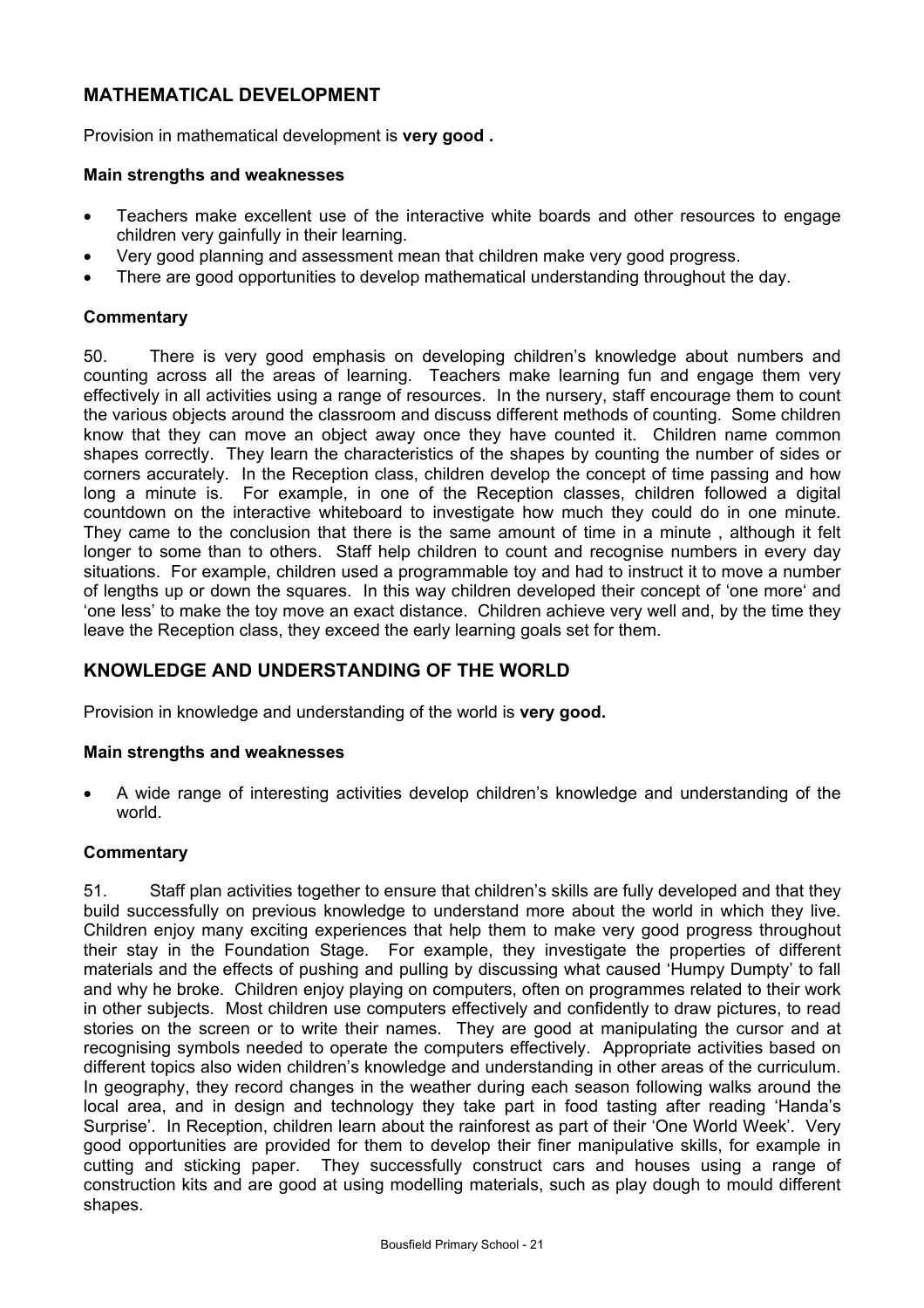## **PHYSICAL DEVELOPMENT**

Provision in physical development is **very good**.

#### **Main strengths and weaknesses**

- Children achieve well because staff plan very good opportunities to develop their skills.
- Children have very good access to the outdoor environment, the school hall and appropriate equipment.

### **Commentary**

52. Staff in both the nursery and Reception classes, plan very good opportunities for children to develop their physical skills. Older children know why it is necessary to warm up before undertaking energetic physical activity and use space well as they move to music. The outdoor playarea has a good choice of equipment for climbing on or riding on. This is used effectively to develop children's co-ordination and awareness of space. In the classrooms, children show good manipulative skills in writing and drawing, handling pencils and brushes with confidence. In the nursery, children enjoy repeating activities to improve their performance, for example, when practising moving with control and co-ordination in a dance lesson. They enjoy using wheeled toys and show developing skill in steering them round a track. In the Reception classes, children take responsibility for putting out equipment and have a basic knowledge of how to work as part of a team. They confidently perform sequences of related activities, such as catching and bouncing a ball without losing control of it. They learn dance skills and use imagination to perform to music, interpreting the music well through their body movement. They are developing good spatial awareness and create some movements independently to match the music. Most children are likely to reach the expected standards in this area.

### **CREATIVE DEVELOPMENT**

Provision in creative development is **very good.** 

### **Main strengths and weaknesses**

- Children are encouraged to use their initiative to enable them to achieve very well.
- Children communicate their ideas well through a range of imaginative work.

### **Commentary**

53. Creative activities are often linked to other areas of learning, such as through a wide range of experiences in art, music, story making and imaginative play. For example, in the nursery children drew pictures of the characters from 'Three Little Pigs' and described their drawings to make a book. Role-play activities in the play corner promote good achievement in imaginative work and communication of ideas. Children in Reception were observed painting imaginatively and independently, selecting their own paper, colour and paint. Most are confident in using the 'colour magic' program in information and communication technology to paint imaginatively, for example their own portraits and fireworks. They enjoy mixing colours to good effect and making collages to display the story Handa's Surprise. Children receive specialist teaching in music and show real enjoyment in their singing lessons. They sing tunefully a range of rhymes from memory and are developing a very good sense of rhythm. The classroom provides a stimulating environment for children to work in and they are very well supported by the sensitive intervention of all adults. A very good range of stimulating activities with very well focused adult support and encouragement means that children are likely to exceed the expected standards at the end of their Reception year.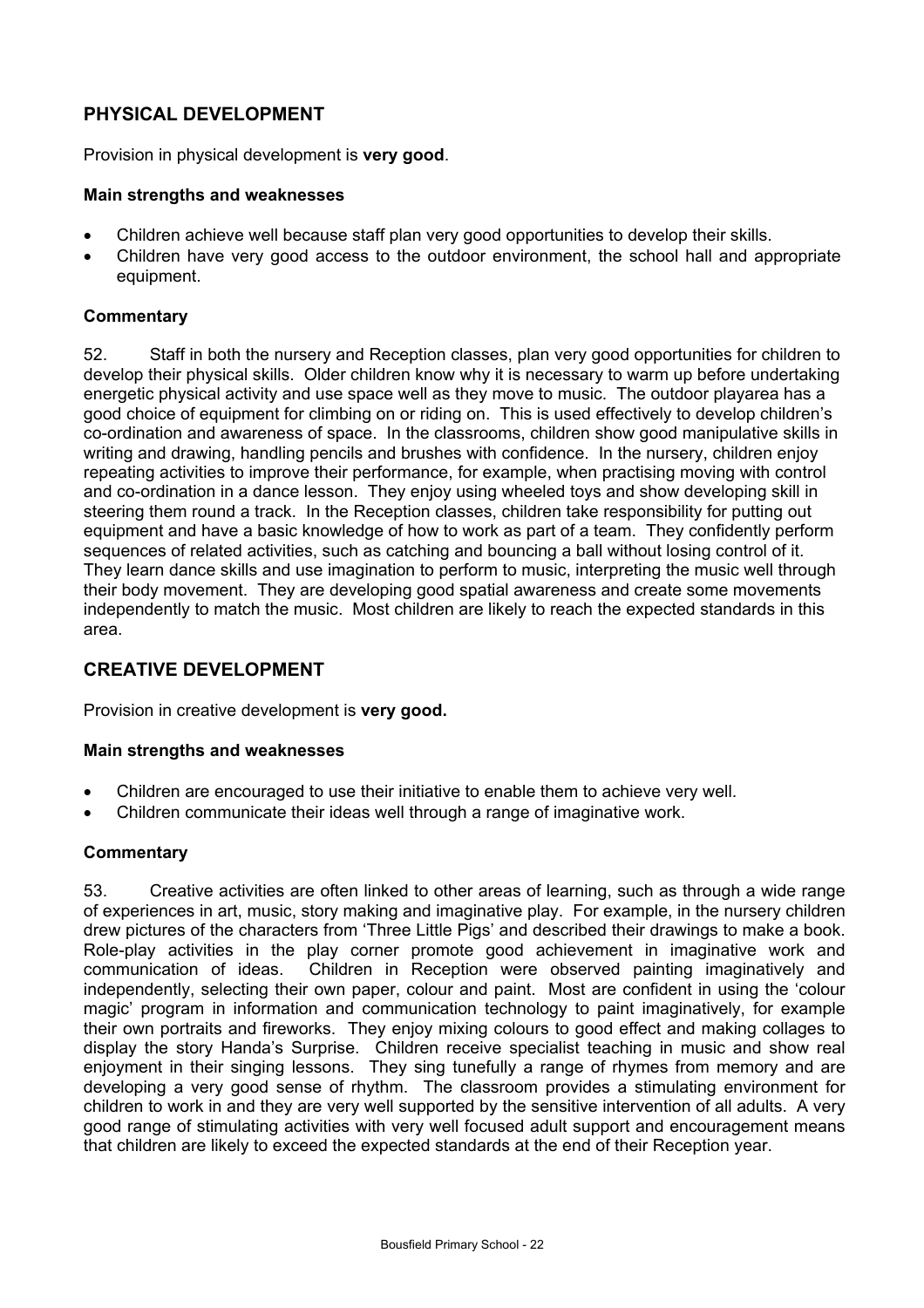### **SUBJECTS IN KEY STAGES 1 and 2**

### **ENGLISH**

Provision in English is **very good**.

#### **Main strengths and weaknesses**

- Standards are well above the national average as all pupils achieve very well.
- The quality of teaching and learning is consistently very good in all year groups.
- Pupils thoroughly enjoy their lessons.
- The subject is led and managed exceptionally well and this is a key reason for high standards.

#### **Commentary**

54. The school has improved its provision very well since the last inspection. Standards, in the 2004 national tests for pupils at the end of Year 2, were average in comparison with all schools nationally in both reading and writing. Standards were well above average in comparison with similar schools. Inspection findings are that currently pupils in Year 2 are on course to attain standards that are above the national average. At the end of Year 6, test results over the past few years have been improving to the well above average standards attained in 2004. This improvement is due to the strong focus that is placed on the pupils' learning that is linked to the very good teaching.

55. Achievement is now very good for all pupils, including the large number of pupils who have English as an additional language and those with special educational needs. This is because the pupils make consistently very good progress in lessons as a result of the high quality support they receive.

56. The quality of teaching and learning has improved since the last inspection and is now very good. The high quality teaching is having a very positive impact on the pupils' learning and achievement. Teachers have very high expectations of what the pupils can achieve and they invariably ensure that the work is pitched at just the right level to challenge all the pupils. Teachers' planning is very good and, most of all, staff provide high quality open-ended activities that enable pupils to make rapid progress. Pupils thoroughly enjoy lessons and they collaborate very well together to support each other whether they are working in pairs or in "tribes" of four or more pupils.

57. Reading skills are taught systematically enabling pupils to make good progress and to exceed national standards considerably by the age of 11. Pupils talk enthusiastically about books and their favourite authors. In guided reading sessions, high quality discussions are facilitated very well by teachers and teaching assistants. For example, in a Year 6 class, the pupils were discussing a text which posed the question "should girls be able to play football in mixed teams?" This led to some sophisticated discussion about discrimination.

58. The school has placed a particular emphasis on improving pupils' writing. The two subject leaders have guided staff through a detailed improvement project which has been based on rigorous monitoring of previous practice in the teaching of writing. Evaluations have led to staff believing that they need to motivate pupils to engage them in writing. They have tackled this through placing emphasis on developing speaking and listening skills and also through the use of role-play. This strategy is working very well in practice and, as a result, standards in writing throughout the school have improved. Even the youngest pupils talk confidently about their work. They have a good understanding of genre and enjoy writing. Older pupils are provided with many opportunities to extend their writing skills across the curriculum. The rich range of activities, frequently introduced through extended discussions helps to capture pupils' interest and enthusiasm. As a result, by the time that they are in Year 6, their writing is coherent, persuasive and of a very high standard.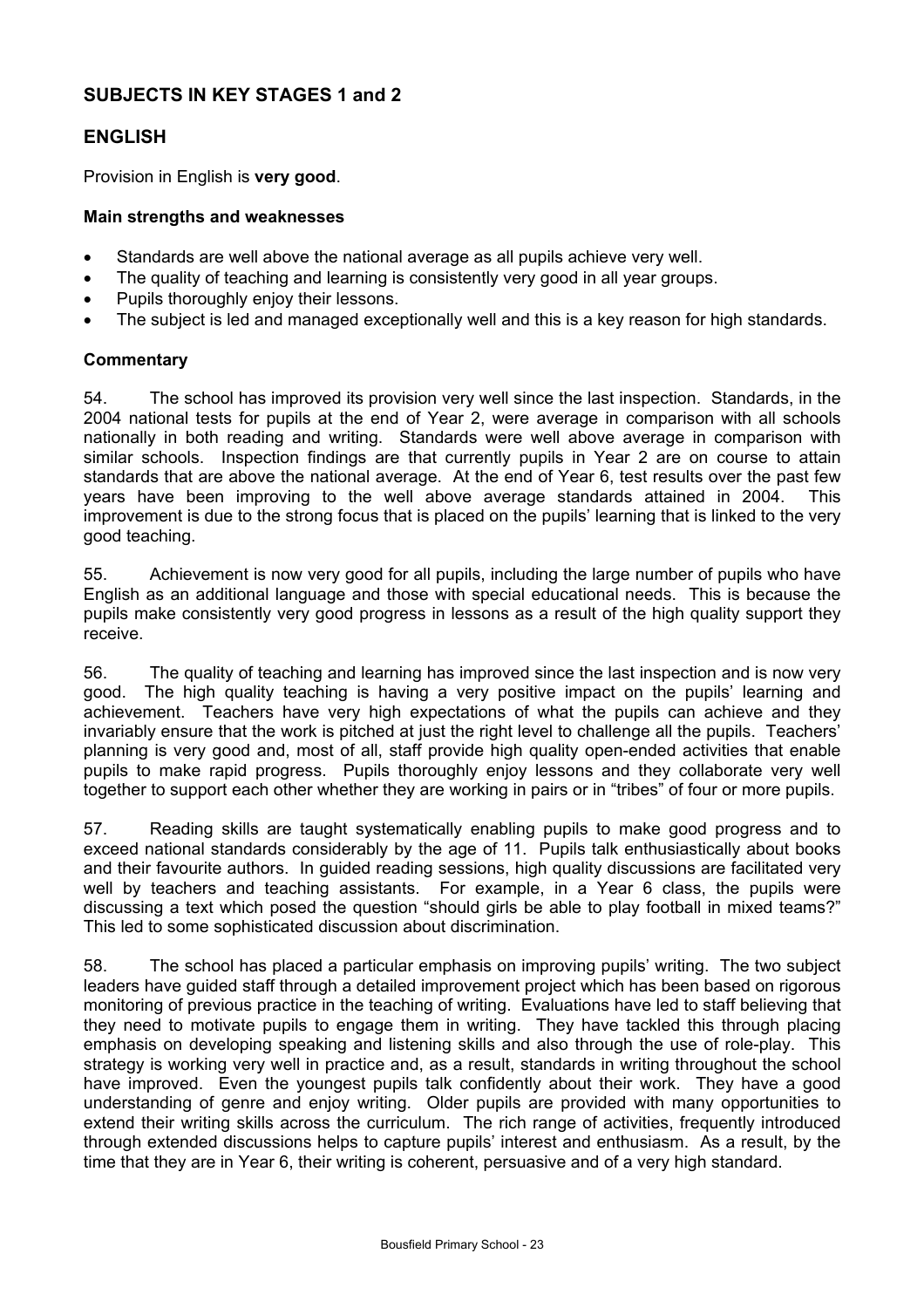59. The school's focus on developing pupils' learning and writing through speaking and listening has ensured that these skills too are well developed. This is helped by the broad range of learning strategies used in which staff constantly encourage pupils to work in pairs to discuss their work. In addition, teachers frequently set tasks for groups of pupils to collaborate together. This results in pupils listening and talking together productively. Teachers constantly prompt pupils to provide extended answers and their encouragement engenders rapid development.

60. Leadership and management of the subject are outstanding. The subject leaders carefully analyse how potential improvements in teaching and learning can be addressed. They have guided staff expertly through the wide range of phase staff meetings in which pupils' learning is analysed and evaluated in detail. Their leadership has a really positive impact on standards attained.

### **Language and literacy across the curriculum**

61. This is a particular strength because emphasis is placed on extending writing into other subjects. As a result, the quality of writing in many subjects is of a high standard. There are many opportunities for pupils to write in history, for example, when writing and publishing books about the Tudors following a visit to the Globe Theatre, and when studying the Ancient Greeks. Teachers take opportunities to enable pupils to write well in their science investigations and design and technology work. Information and communication technology is used effectively for word processing while pupils also practise desk-top publishing skills.

### **MATHEMATICS**

Provision in mathematics is **very good**.

#### **Main strengths and weaknesses**

- Pupils leave the school attaining standards that are well above the national average.
- Teaching is very good throughout the school so that pupils achieve very well.
- Pupils have very good attitudes to their work.
- The subject is exceptionally well led and managed.
- There are very profitable links with other subjects.

### **Commentary**

62. The standards attained by Year 6 pupils in the 2004 national tests were well above the national average. They were also very high when compared to similar schools. The pupils currently in Year 6 are also attaining standards well above those expected for their age. Very good teaching is a significant factor in helping pupils to reach such high standards. They achieve very well. In 2004 the pupils in Year 2 also reached standards well above those found nationally. The trend is continuing with pupils currently in Year 2 working at standards well above those expected for their age.

63. The quality of teaching is very good overall with no teaching observed less than good. It helps pupils learn at a very fast rate. Teachers have very high expectations and set work designed to challenge pupils of all abilities. They create an extremely positive working environment and insist on the highest standards of work and behaviour at all times. The teachers use their interactive whiteboards very effectively to grab the pupils' attention and add more interest to the lesson. The planning of work, following a new model designed by the subject leaders, is proving to be highly effective in helping pupils learn with increased confidence as it matches their needs. Pupils are able to reflect on and consolidate their learning as well as learn to a great depth. This was most apparent in a very good Year 6 lesson about area and perimeter. The pupils in the class were able to use practical methods to investigate various quadrilateral shapes and, after much stimulating discussion, arrived at some well-reasoned conclusions about the relationship between the area and the perimeter of shapes with the same area. The more able pupils were working with two highly skilled mathematics teachers outside the class and made very good progress in understanding how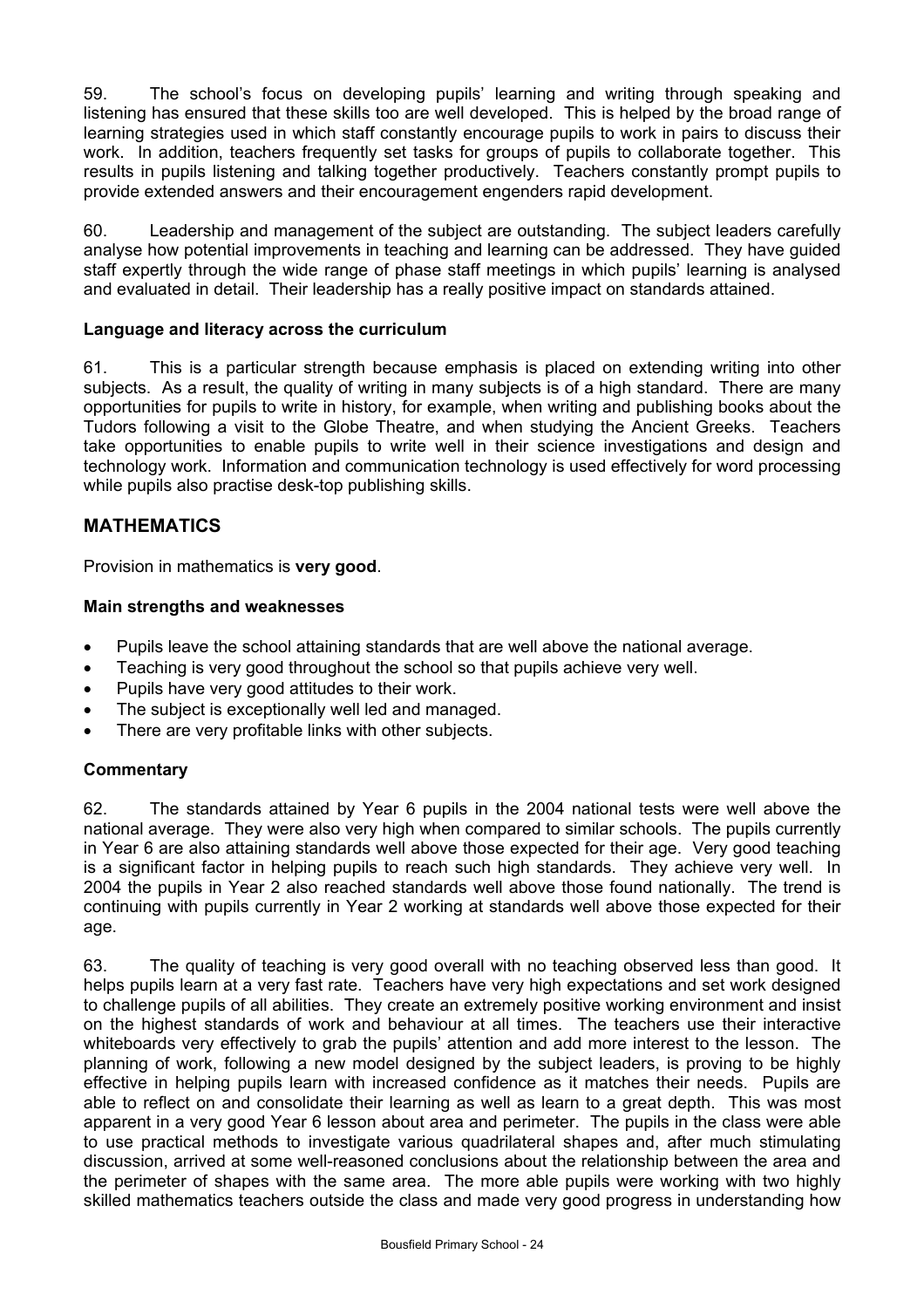to calculate the areas of more complex shapes, including triangles. Teachers use support staff very well to help their pupils learn more effectively. They plan the role of the teaching assistants in each lesson very carefully to maximise their impact.

64. Pupils respond extremely well to the very good teaching, are very attentive in lessons and are most keen to learn. They are very proud of their many achievements. Work is presented neatly in their books and the vast majority successfully complete the work set for them. Their behaviour in lessons is very good and leads to a calm and peaceful working atmosphere in which all pupils can flourish and produce high quality work.

65. The subject is extremely well led and managed by a very knowledgeable team of two coordinators. They have put in place very useful assessment procedures that are used most successfully to help pupils reach their full potential. The data collected shows how individual pupils or particular groups are progressing and triggers action if they are not performing well enough. Test papers are analysed to identify areas of strength or concern. Planning of work is then adjusted to address any perceived problems. The management team have very clear priorities for the future. They leave no stone unturned in their efforts to improve the provision and find ways to help pupils learn more effectively.

66. There has been a good improvement in the provision since the last inspection. The quality of teaching has improved and planning is much more effective.

### **Mathematics across the curriculum**

67. The pupil's skills in mathematics are very often used in other subjects of the curriculum and their inclusion is carefully planned. When these links are made they prove very useful, making learning more relevant and helping pupils reinforce their skills and understanding in mathematics. For example, pupils measure in science lessons and draw tables and graphs of their findings. Often this will also involve the use of information and communication technology for measuring and recording results. In geography lessons the pupils use scale, measure distance accurately and locate features on maps using coordinates.

### **SCIENCE**

The provision for science is **very good.**

### **Main strengths and weaknesses**

- Pupils achieve very well. By the end of Year 6, pupils achieve standards that are well above average.
- High quality investigative work in science is now a strength of the school.
- Teaching and learning are very good and cater very well for pupils of all abilities.
- Attitudes and behaviour are excellent
- Leadership and management are very good

### **Commentary**

68. The standards attained by Year 6 pupils in the 2004 national tests were well above the national average and very high when compared to similar schools. The pupils currently in Year 6 are also attaining standards that are well above average. In the 2004 teacher assessments for pupils in Year 2, results were above average in relation to all schools and well above average in comparison to similar schools. Pupils currently in Year 2 are also working at above average standards.

69. Pupils develop very good knowledge, understanding and skills in the subject. They respond very well to their teachers' very high expectations of the knowledge they can acquire and of their ability to demonstrate their understanding of scientific principles. Pupils' investigative skills are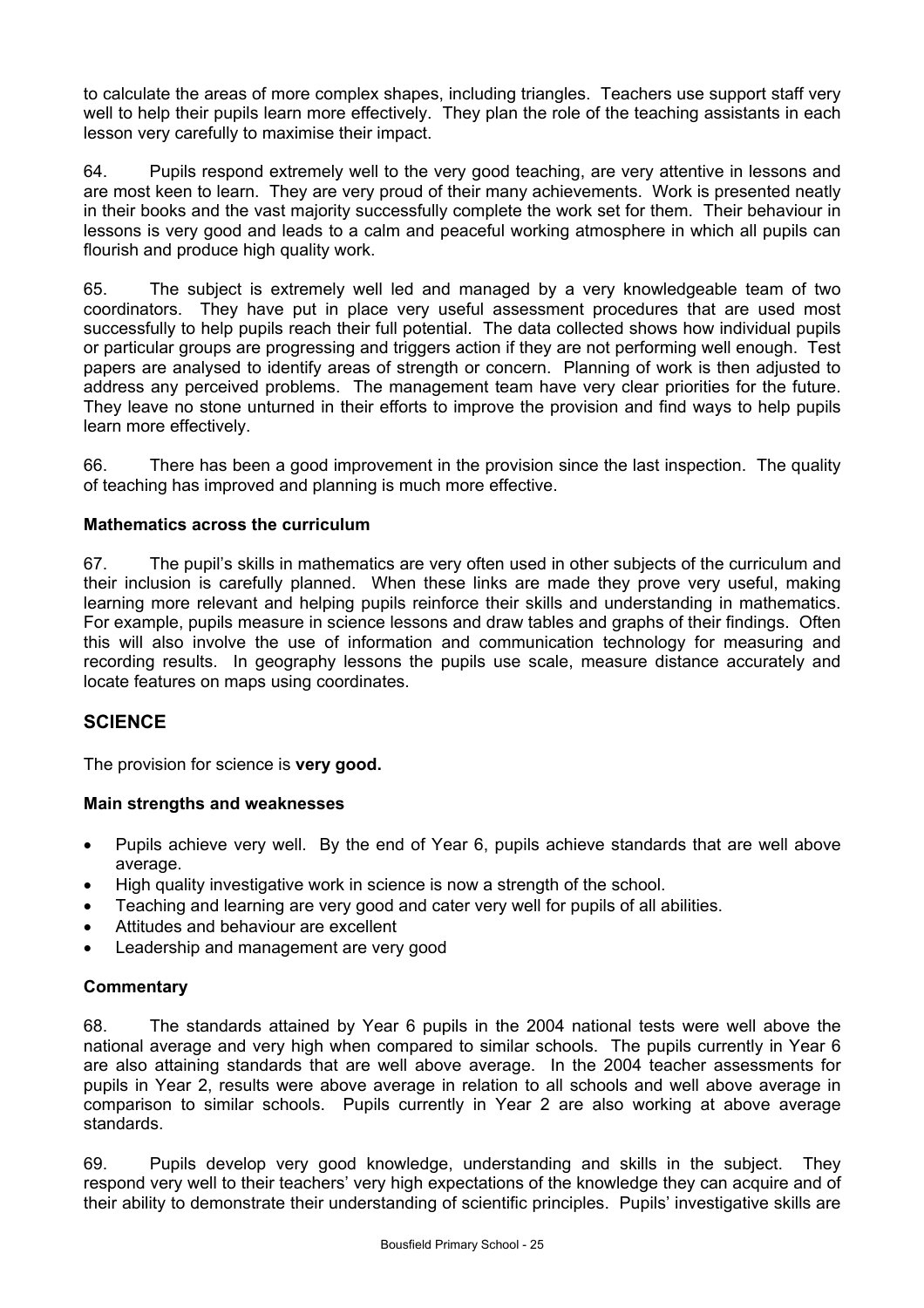very good. In Year 6, for example, they were asked to plan an investigation for dissolving jelly and to decide on the possible variables. The pupils conducted the investigation successfully showing their clear understanding of a fair test.

70. Teaching is very well planned to cover the curriculum systematically and to stimulate the interests of pupils of all abilities. The use of questioning aimed at all groups of pupils is a strength in the work of both the teachers and the teaching assistants. This helps all pupils to develop a wide range of scientific vocabulary and is particularly helpful to those learning English as an additional language.

71. Pupils' excellent attitudes and behaviour are evident in all classes and in their accurate writing and diagrams. They practise their writing skills effectively when recording their work. Teachers' marking of pupils' work is of good quality. For example, in the Year 6 lessons seen, very good marking ensured all pupils knew their next steps in learning and how to improve their work.

72. All pupils benefit considerably from the wide variety of visits, such as those to the Science Museum, the Planetarium and Kew Gardens, that enrich the curriculum. Detailed and thorough planning provides very well for lower ability pupils and those with special educational needs. Pupils at an early stage in acquiring English language are very well provided for. Very effective planning ensures that they are fully included and achieve as well as the other groups of pupils. Pupils with high ability are also challenged to make the most of their capabilities.

73. The subject co-ordinator gives very good leadership and is dedicated to raising standards. She provides a very good guidance for staff through very effective monitoring of teachers' planning, and teaching. She monitors closely the progress of pupils throughout the year as well as in the careful analysis of the end of year results. Consequently, the quality of teaching and learning in science is very good and staff strive to improve standards even further.

# **INFORMATION AND COMMUNICATION TECHNOLOGY**

Provision in information and communication technology (ICT) is **very good**.

### **Main strengths and weaknesses**

- Standards are good at the end of Years 2 and 6.
- The quality of teaching and learning is very good. Pupils achieve very well.
- Pupils have very good attitudes to their work.
- The subject is led and managed very well.

### **Commentary**

74. At the time of the last inspection standards in Years 2 and 6 were judged to be satisfactory. Teaching was also only satisfactory as some teachers had weak subject knowledge. There has been very good improvement since then with current standards above expectations and the quality of teaching now very good. All pupils have regular access to improved information and communication technology resources and many very useful links are made to other subjects. Standards in Years 2 and 6 are above those expected nationally and pupils are achieving very well throughout the school.

75. The quality of teaching is very good with no teaching less than good. All teachers and teaching assistants receive regular training that improves their skills and understanding, making them more confident. This has resulted in the pupils learning more effectively as new work is explained to them simply and clearly. Teachers manage their pupils extremely well and create an atmosphere in which pupils can concentrate and learn well. In a very good Year 3 lesson, in which pupils were manipulating images based on some David Hockney artwork, the teacher's enthusiastic delivery of the lesson ensured that pupils worked hard as they were eager to succeed. They thoroughly enjoyed replacing a head in the picture with a digital photograph of their own head and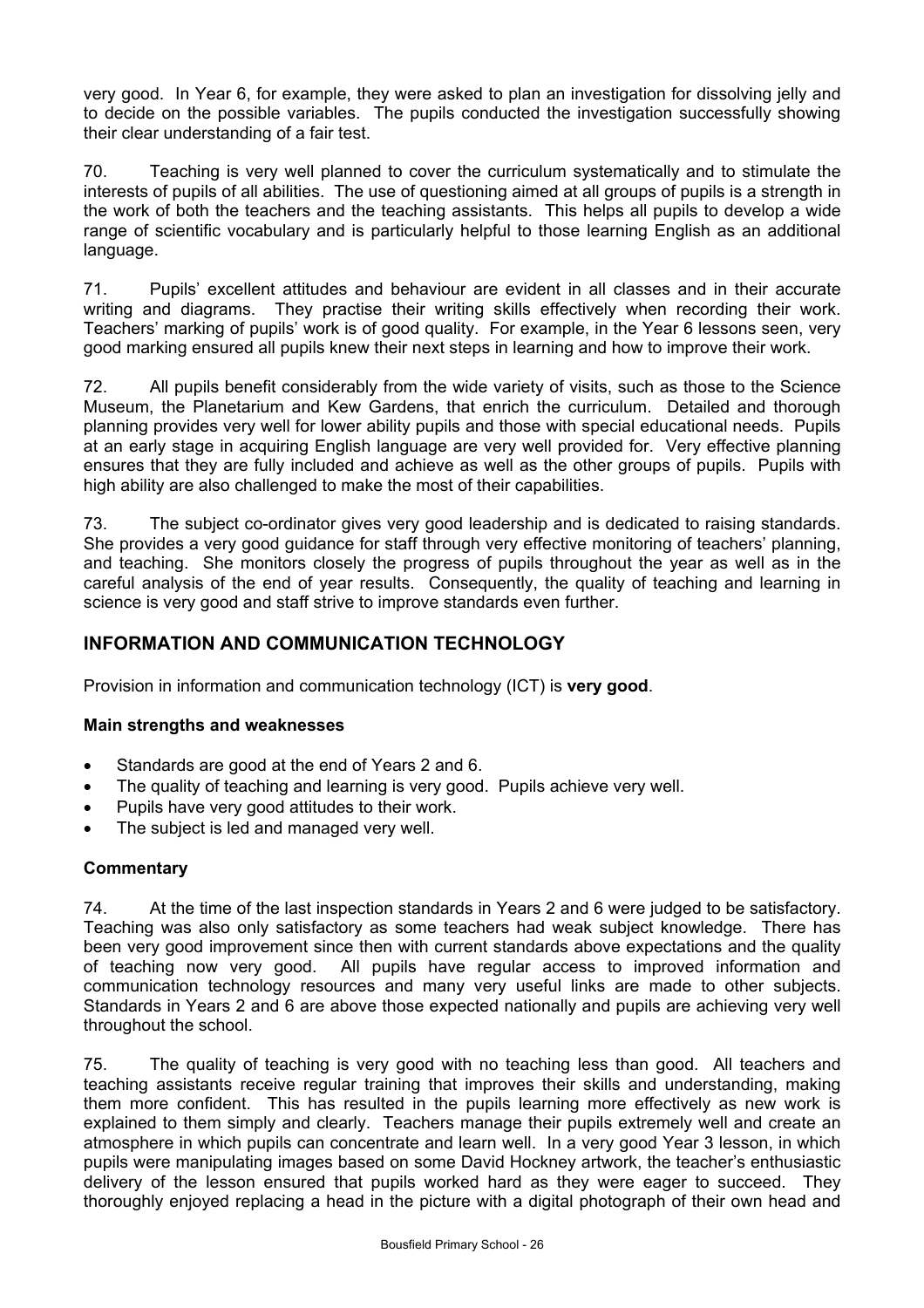blending in the background using a range of tools to make the finished picture incredibly realistic. Teachers have a good subject knowledge that enables them to teach pupils the correct way to use programs effectively. Pupils learn at a good rate because the planning of work is thorough and takes into account their individual needs.

76. Pupils thoroughly enjoy information and communication technology work and are very proud of their efforts. Year 6 pupils willingly talk at length about their many successes. Throughout the school, they have very good attitudes to their learning, display high levels of concentration and work extremely well together. They share tasks fairly and often give each other very good support when difficulties are encountered.

77. The subject is very well led and managed. All the concerns of the previous inspection have been dealt with very successfully. Resources have also been much improved with good quality computers and other equipment such as digital cameras for the pupils to use in their work. All aspects of information and communication technology are covered well throughout the school. Very few assessments are made of pupils' work to help with future planning and monitoring progress. The subject leader is fully aware of this and is developing a manageable and useful format to assess and record pupils' attainments that will help teachers plan even more effectively and raise standards further.

78. The computer suite is situated in a general open area that is also used for a range of other activities. It is long and narrow which makes it difficult for teachers to address the whole class effectively. It is also often rather noisy because of the other activities taking place at the same time. It is to the credit of the pupils that this has only a marginal effect on their learning as they are able to ignore it, but it does make listening to the teachers' instructions more difficult. Many teachers sensibly introduce the lesson in their own classroom before going to the suite, to minimise the effect of the noise and the cramped conditions. The school is fully aware of these difficulties and is determined to resolve them as soon as possible.

### **Information and communication technology across the curriculum**

79. The school has worked hard to establish very good links between information and communication technology and other curriculum areas. Nearly all information and communication technology skills are taught through carefully thoughtout work that is designed to improve pupils' knowledge and understanding of both information and communication technology and the other subjects. For example, pupils in Year 6 use the Internet to research Ancient Greece and use a publishing program to produce a newspaper about Helen of Troy's abduction. Pupils throughout the school use information and communication technology to present their work most attractively. In science they use temperature sensors and in music lessons they compose music on the computers.

# **HUMANITIES**

80. In humanities work was sampled in history and geography with two lessons seen in history and three in geography. It is not possible to give an overall judgement about the provision in these subjects. In both subjects, teachers' plans were studied and other information came from pupils' previous work, school documents, displays and talking with staff and pupils.

81. The **geography** curriculum is of a good quality. All aspects of the National Curriculum are covered through very detailed and thorough planning. The scrutiny of pupils' work indicates that standards in Year 2 and Year 6 are good. In Year 1, pupils learn about the local area and in Year 2 about the wider world, including Africa. Cross-curricular links are very good and these include links with literacy, for example through poetry from Africa, and design and technology where pupils studied African fruit.

82. Pupils in Years 5 and 6 acquire good mapping skills and good knowledge of places in the world. Where seen, teaching was good or better, as were pupils' attitudes and enthusiasm for learning. In a Year 5 lesson, pupils made excellent progress in using and interpreting Ordnance Survey maps. In a very good lesson in Year 4, pupils successfully identified the similarities and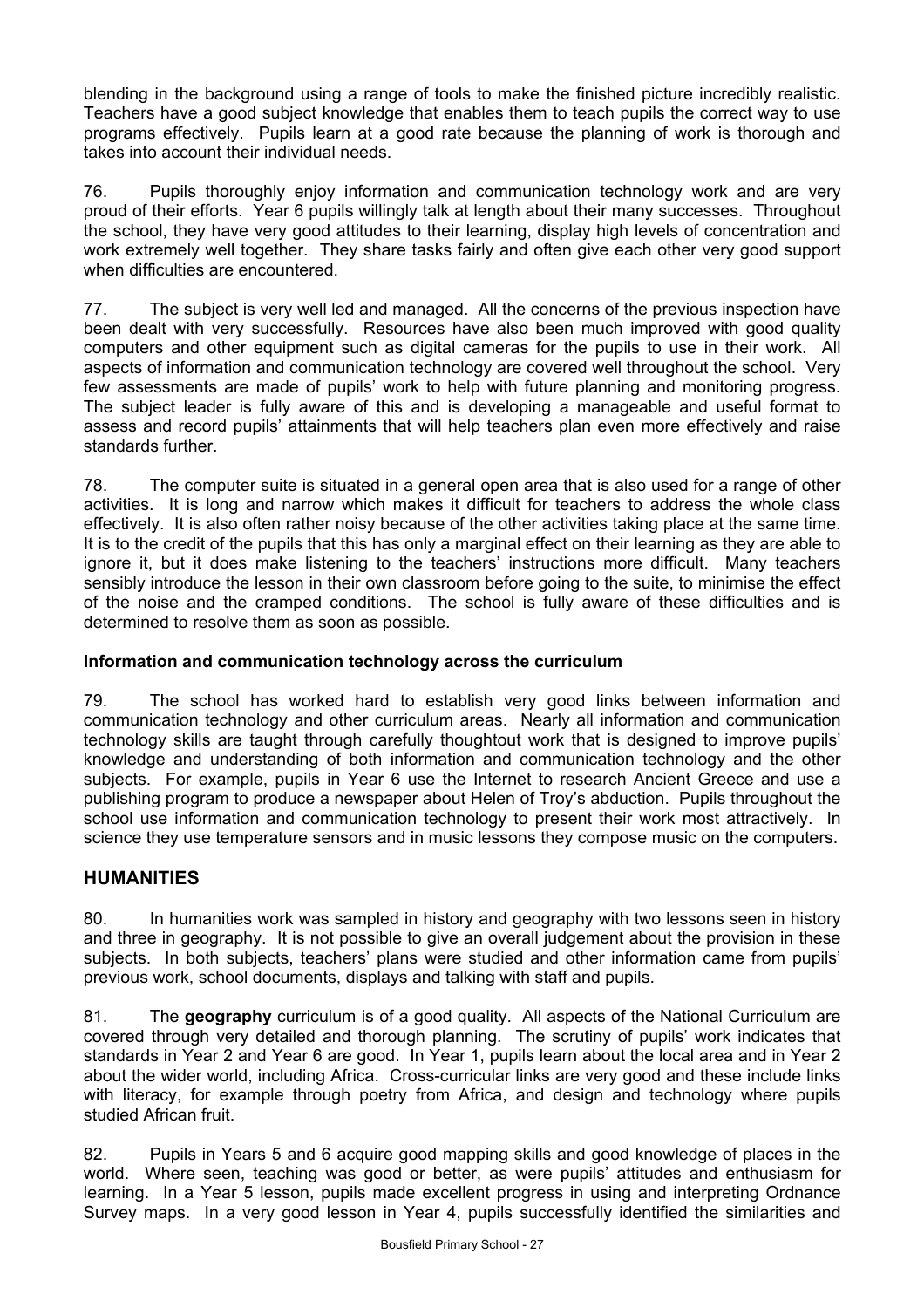differences between an Indian village and London. In both these lessons, they achieved very well. This was due to teachers' very good support and questioning and the very effective use of resources and information and communication technology. The leadership and management of the subject are very good. Monitoring of the subject, which includes observation of teaching, is also well developed. A wide range of visits enhances pupils' learning well.

83. In **history** all requirements of the National Curriculum are met. There is good achievement and progress as pupils move through the school. In Year 1, the pupils have a very good knowledge of how homes and household objects have changed over time in comparison to the present day. Very good teaching was seen in Year 1 where pupils made very good progress in evaluating different artefacts. In a Year 3 lesson, pupils learnt about the Ancient Egyptians. Very effective links were made with design and technology through pupils' designs of Egyptian death masks, cartouches and shabtis. In Year 6, the pupils study how life has changed since the 1930s and very good displays of Anderson shelters made by the pupils were seen. The leadership and management of the subject are very good. Monitoring of teaching and planning is also well developed. A wide range of visits enriches the curriculum.

84. In **religious education** no lessons were seen as it was taught intensively over a number of days before the inspection took place. Therefore, it is not possible to give an overall judgement about the provision. Teachers' plans were studied and other information came from pupils' work, school documents, displays and talking with staff and pupils. Pupils' work shows that all aspects of the subject are taught and the school follows the locally agreed syllabus.

85. The school places a strong emphasis on caring for others and learning about family life as well as the understanding of different faiths and cultures. Pupils have a positive attitude to the subject and speak enthusiastically about what they have learned.

86. The school held a religious education week that was very successful in raising the profile of the subject across the school. The work that pupils produced during the week was attractively displayed. This ranged from 'Special Times' studied in Year 1 and 'New Beginnings' in Year 2, to work on 'Rules and Regulations' in Year 6. A strong feature is the involvement of parents, guest speakers, the local vicar and visits to local places of worship to enable pupils to understand the beliefs and values of different faiths. The school is well resourced with artefacts and these are used effectively. Pupils, coming from many different faiths, have a very good opportunity to learn from each other.

87. The subject is very well led by an enthusiastic coordinator who has made many improvements, including planning links with other subjects and the creation of an 'image library' for use with the interactive whiteboard.

# **CREATIVE, AESTHETIC, PRACTICAL AND PHYSICAL SUBJECTS**

88. No lessons were observed in either design and technology or art and design. Two lessons were seen in physical education. The evidence stems from talking with pupils as well as teachers' planning, pupils' previous work and displays around the school. There is insufficient evidence to make an overall judgement about provision in these subjects

89. In **art and design** pupils enjoy taking part in an interesting range of activities. Displays show that they experience sketching, drawing and painting. For example, they sketched pictures of famous people, using different media and techniques. They study paintings of rural and urban landscapes by famous artists and explore the different ideas, methods and approaches used by these artists in their own work. By Year 6, pupils are confident in their use of a range of media and translate sketches successfully to larger pieces of paper. Pupils' cultural awareness is promoted effectively in art and design. For example, work on Islamic patterns increases their understanding of non-western cultures and links effectively with religious education. The school encourages individual talents and further enriches pupils' experiences through art exhibitions. Pupils show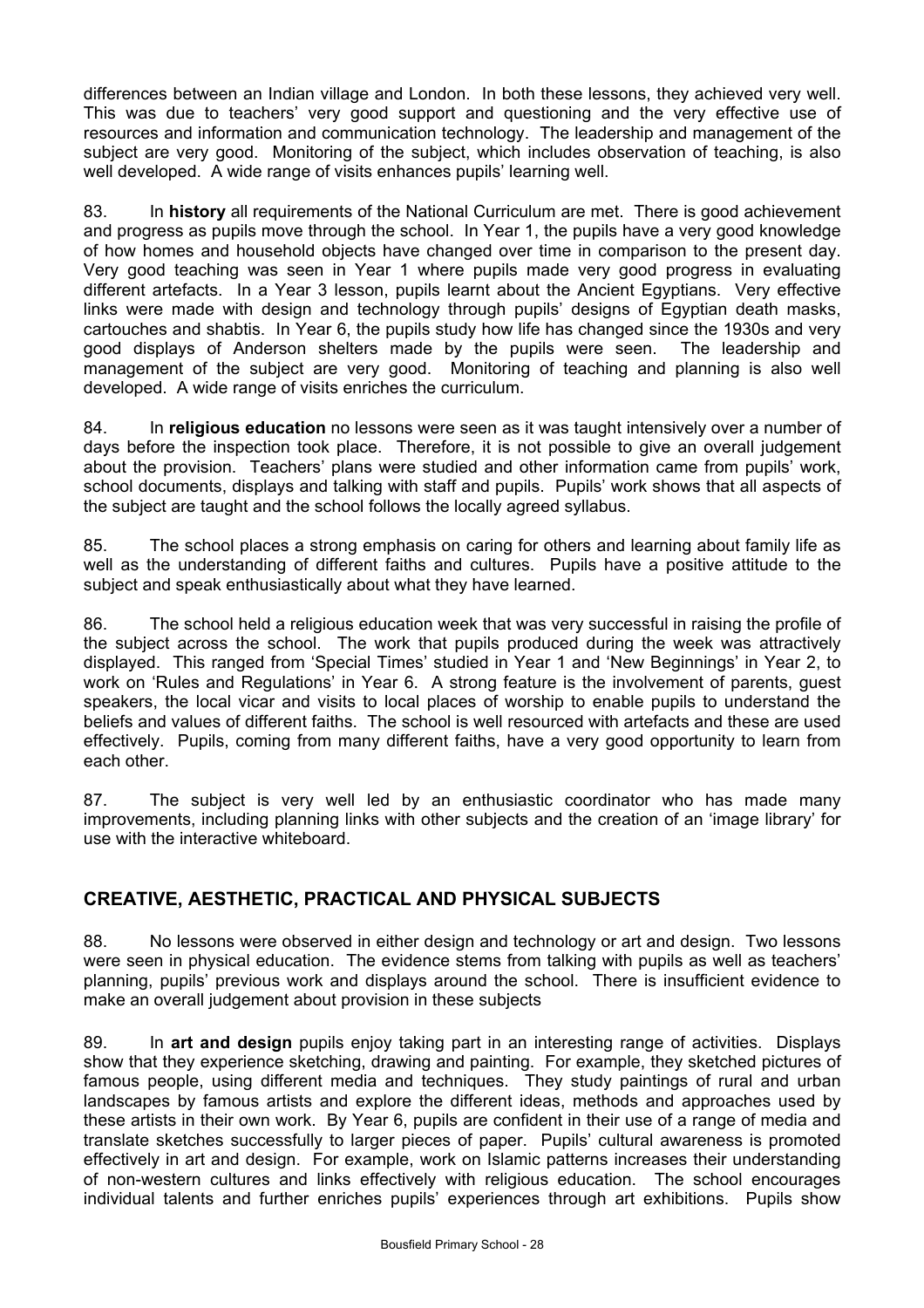much interest in their artwork and talk enthusiastically about what they are doing. There are good links with other subjects, such as drawings in science, religious education and history. Assessment procedures are developing well and are beginning to be used appropriately to track pupils' progress. Artefacts are used effectively and there is a very good range of resources that help develop pupils' observational skills. Good displays also show the pupils' enthusiasm and enjoyment in art. The subject is led and managed well.

90. Detailed and thorough planning shows that all aspects of **design and technology**, including food technology, are taught throughout the school. There is clear evidence of progression in designing skills. For example, in Year 1, pupils make moving pictures and healthy snacks. In Year 3, they design and make photograph frames. In Year 6, they investigate the process of bread making which involves a detailed project of designing and making their own bread, planning how to package it and then evaluating the final product. Excellent cross-curricular links with science, geography and information and communication technology are evident in many projects. The digital camera is used well by both teachers and pupils. Pupils are encouraged to evaluate their work and strive hard to improve. Work is set according to the needs of each pupil and this results in all pupils being suitably challenged.

91. The subject is very well led and managed. The enthusiastic coordinator has a very clear view of how to develop the it further. Design technology is very well resourced and teachers use equipment and materials very effectively.

## **Music**

Provision in music is **good.**

### **Main strengths and weaknesses**

- Standards are above average and achievement is good.
- Pupils enjoy music lessons because the quality of teaching and learning is good.

### **Commentary**

92. Standards at the end of Years 2 and 6 are above those of pupils of a similar age. All pupils are taught music by the specialist teacher and this helps to ensure that throughout the school they make good progress in their learning and attain above average standards. This is because the quality of teaching and learning is consistently good. Year 2 pupils, in music lessons, sing with a good sense of rhythm and good expression when singing an African song "Ban-ua". Many pupils were able to hold the melody when singing this song as a three part round. The school's very good range of pitched and unpitched percussion instruments are used very well by the teacher in most lessons and this makes a good contribution to the above average standards achieved. Pupils in Year 2 are able to follow a rhythmic pattern and to hold their beat. By the time that they reach Year 5, many pupils are able to repeat complex rhythmic patterns, maintaining pulse skilfully and they use these skills to great effect. In one lesson, where the pupils were composing a piece of music about space, for example, they were all engrossed in their music-making and the instruments were used to very good effect. By the time they reach Year 6, pupils' music making is of good quality. In one lesson, all the pupils in the class made good contributions when they were learning about chord progression. They used a range of musical instruments, including guitars, flute, keyboard, xylophones, glockenspiels, recorders and unpitched percussion instruments. They displayed an excellent awareness of their own part in the music and how it contributed to create a good quality overall effect. In larger gatherings, such as assemblies, singing is of good quality. Pupils sing with gusto and great enjoyment. They learn new songs quickly and effectively.

93. The quality of teaching and learning is consistently good. The specialist teacher has very good subject knowledge and he cleverly matches the musical demands of the lessons to meet the wide range of abilities in the class. This enables all the pupils to gain a sense of success and it encourages them to want to learn more. There is a good range of extra curricular musical activity.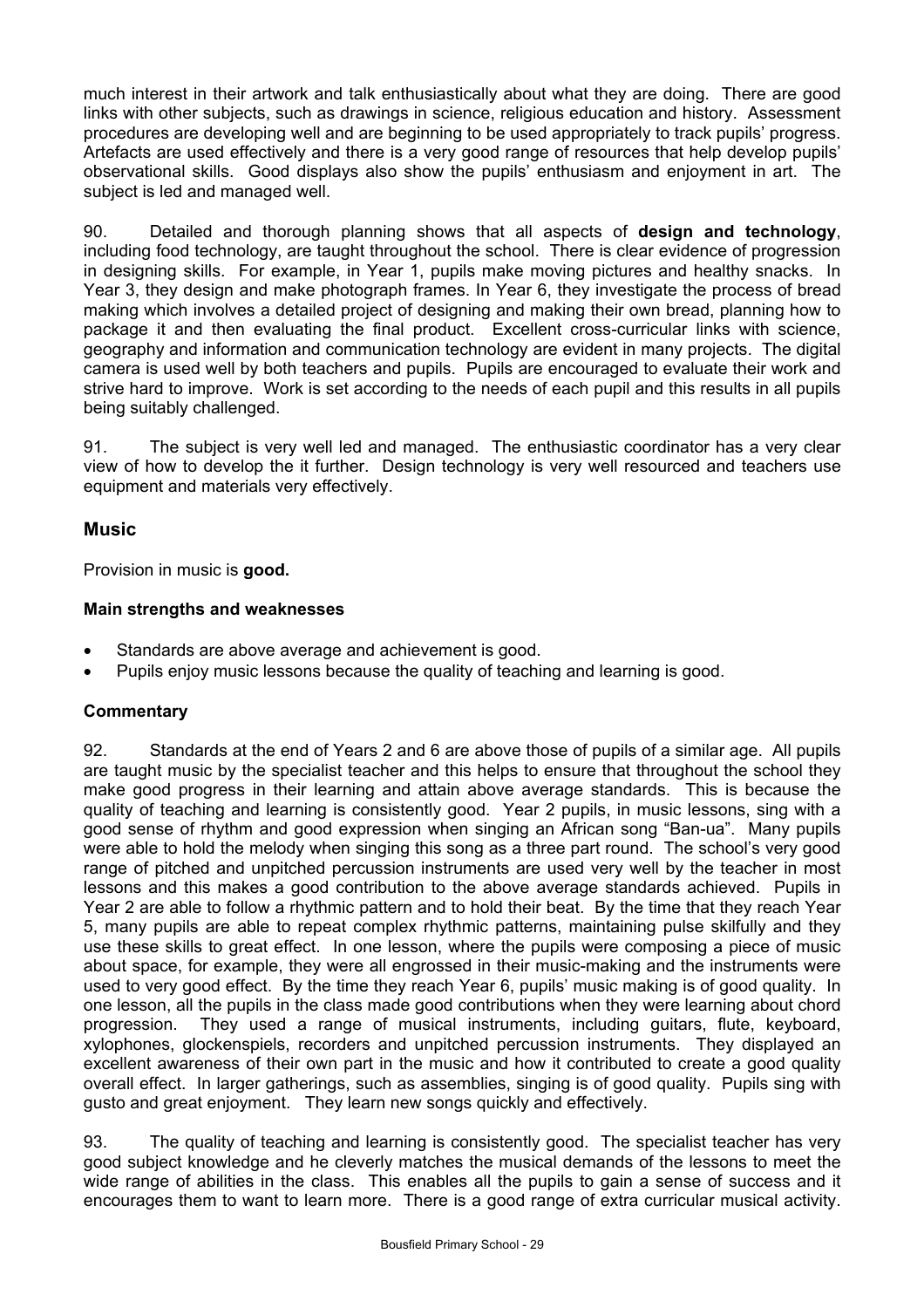Sessions include opportunities for pupils to learn descant, treble and tenor recorders and also guitars. In addition, there is a choir which adds much to pupils' musical experience.

94. In **physical education,** two lessons were seen during the inspection. A specialist dance teacher was observed and lesson plans were looked at. These show that all aspects of the physical education curriculum are covered over the year. The Year 6 dance lesson seen was very good. The pupils were kept active throughout and enjoyed matching their movements to music. The theme of the lesson was imaginatively linked to their history study of the Second World War and the pupils were creating shapes in their dances to reflect the structure of an Anderson shelter. Pupils learn to swim in Years 3 and 4 and the majority are able to swim 25 metres confidently. They can take part in competitive football matches against other local schools and in the local swimming gala and athletics meeting. To add to the provision there are after school dance and football clubs and cricket coaching in the summer. The school holds two annual sports days that are great fun and much enjoyed by the pupils. The annual school journeys for pupils in Years 5 and 6 give them the opportunity to take part in outdoor and adventurous activities.

### **PERSONAL, SOCIAL AND HEALTH EDUCATION AND CITIZENSHIP**

95. The school has developed a good programme for personal, social and health education. This programme includes raising awareness of the use and abuse of drugs, sex and relationships education, and how to stay safe in and out of school. Pupils explore the differences between legal and illegal drugs and learn how to ask for help and to resist pressure to do wrong. Their understanding of alcohol, tobacco and drug misuse is extended in science lessons. Sessions on citizenship help them to identify an area of need in the school and plan their own community action group within the school. Recently, projects relating to litter prevention, recycling and access for those with disabilities have proved successful. Through these projects pupils take on responsible roles that help them to understand the importance of their contribution to the school community. Assemblies promote very good personal development and 'Circle Times' provide opportunities for pupils to discuss and raise issues that concern them in a constructive manner. The school council is a growing force that gives pupils opportunities to consider ways in which the school's provision can be improved. Religious and ethical teaching in assemblies and the school's very good provision for pupils' spiritual, moral, social and cultural development enable them to consider moral issues and prepare them for a life as citizens in society as a whole.